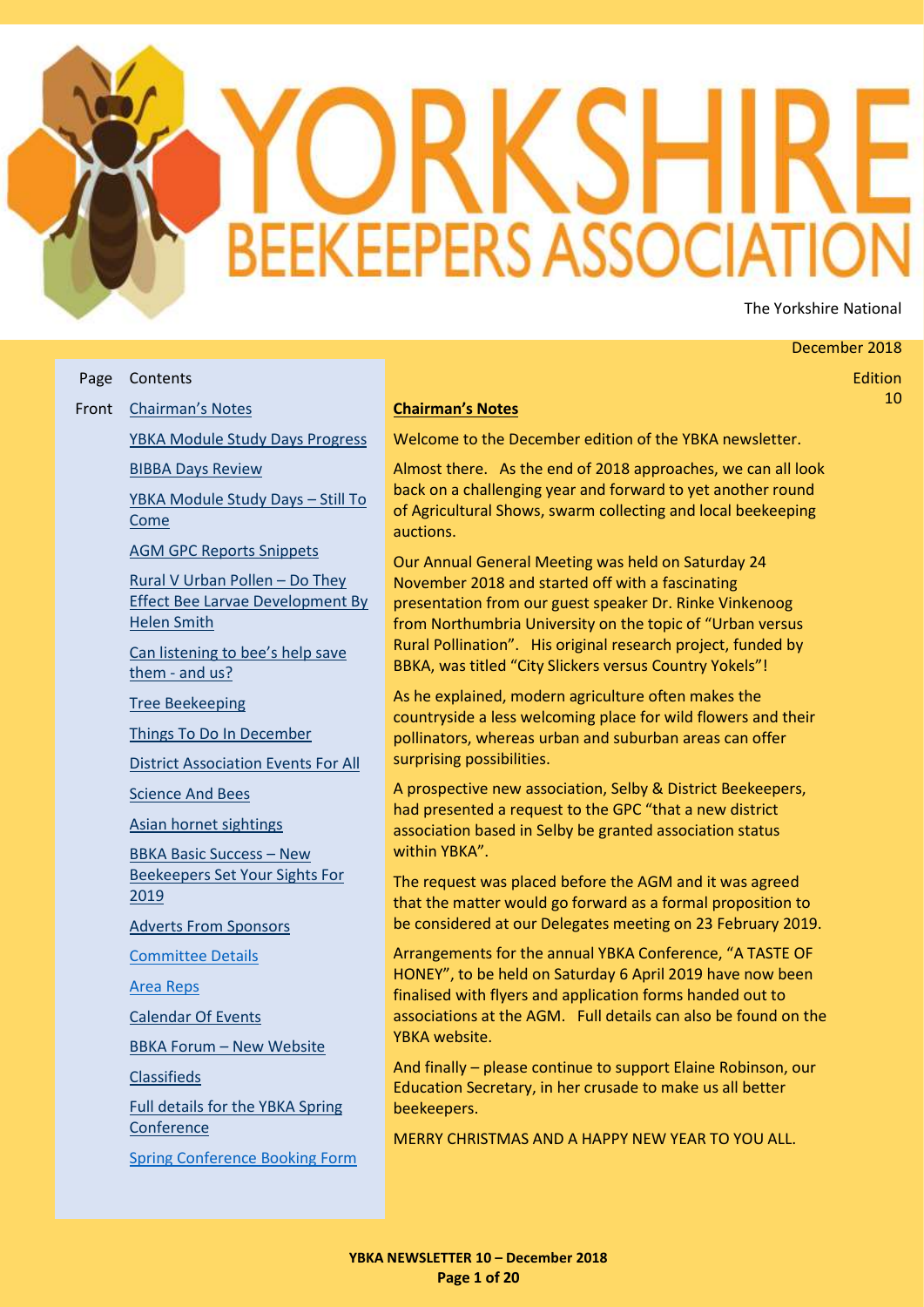

# **YBKA CONFERENCE 2019 "A Taste of Honey" Saturday, 6th April 2019 (8.30am to 4pm) Manor Academy, York (YO26 6PA) Book a place through the YBKA website now ONLINE – [www.ybka.org.uk](http://www.ybka.org.uk/)**

# **Full details at the end of this newsletter**

#### <span id="page-1-0"></span>**YBKA Study days**

Elaine Robinson, YBKA Education Officer has arranged 4 Module Study Days this Autumn to cover Modules 1, 2, 3 and 7 held in the Pavilion at Harrogate. The first was run in November, 42 members attended from a cross section of Yorkshire associations. Feedback from the attendees was very positive, with members enjoying the opportunity to network with fellow beekeepers. The day was interactive, with great presentations and quizzes from Clare McGettighan, lots of information pitched at the right level, aimed at beekeepers with more than 1 years' experience. Whilst there was no obligation to sit an exam after attending the Study Day, many attendees felt Elaine gave good advice on exam techniques and how the Modules fit into the overall BBKA education curriculum

The remaining Study Days in January and February are featured on the YBKA website and already we have around 40 members per event, so just about at capacity. Roger Pool, David Shannon, Ivor Flatman, Derrie O'Sullivan and Wendy & Simon Maslin are all very experienced beekeepers and will be delivering the sessions: a big thank you to them.

For those members interested in applying for a Module Exam, these are held twice a year and 2019 dates are March 23rd and November 9th. Full application details can be found on the YBKA website under 'Education'.

#### <span id="page-1-1"></span>**Bee Improvement Events – Hosted by Roger Patterson**

**YBKA NEWSLETTER 10 – December 2018 Page 2 of 20**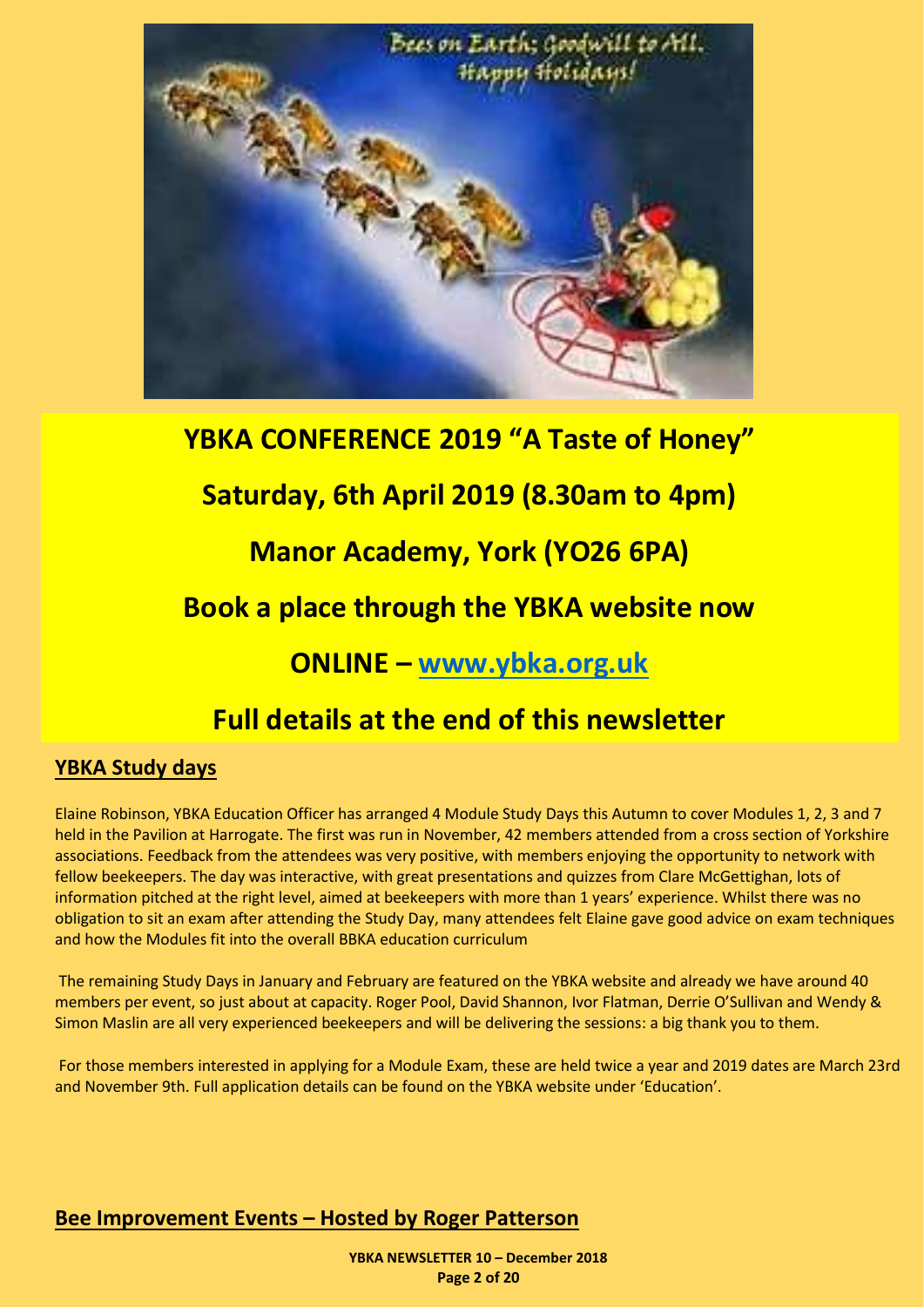Last weekend we ran 2 events at York and Huddersfield, attended by over 130 members. Roger Patterson, who has more than 50 years' experience of beekeeping, delivered a very interesting and entertaining day; covering many aspects of bee improvement, including queen rearing techniques. We had lots of positive feedback from members, especially about Roger's knowledge, experience and simple methods of improving bees. Members felt Roger gave them confidence through sound advice to try new techniques and experiment. As a result, we are hoping to set up a couple of practical apiary-based sessions in 2 of the County's apiaries with Roger, in the Spring / Summer, so watch this space.

#### <span id="page-2-0"></span>**2018/19 Winter Module Study Days**

Are you thinking of taking any of the BBKA Module examinations, or currently studying for them?

The YBKA winter module tutorials are the ideal way to learn and study with a group of like**-**minded beekeepers**.**

Each tutorial will cover an overview of the syllabus, with an expert tutor, who will guide you through what is required within the module**.**

Held at the YBKA pavilion at the Yorkshire Event Centre, Harrogate, from 10am till 3pm

**Saturday 12th January 2019 with Ivor Flatman -** Module 3 Honeybee Pests, Diseases and Poisoning

**Saturday 9 February 2019 with Wendy & Simon Maslin -** Module 7 Selection and **B**reeding of Honeybees

These tutorials are free and are a great way to learn together in informal surroundings. There is no obligation to **take** an exam.

**To book a place please contact Elaine Robinson YBKA Education Officer[: education@ybka.org.uk](mailto:education@ybka.org.uk)**

**advising which Study Day(s) you'd like to book a place on & which Association you belong to**

#### <span id="page-2-1"></span>**AGM Reports snippets**

#### **Below are snippets from the reports presented at the YBKA AGM on the 24th November hosted at the Great Yorkshire Showground Pavilion. For the full reports see separate email from YBKA secretary.**

**Chairman's address (Phil Gee).** Well what a year that was – it started with a lovely Spring with bees out foraging and then came the atrocious weather, nicknamed the Beast from the East (that is Eastern Europe and Russia not East Yorkshire!) and everything started to go backwards in a very short space of time. Temperatures where I live went from +7<sup>o</sup> to - 7<sup>o</sup> in the space of a few days. Some beekeepers experienced exceptional losses whereas others didn't appear to have been affected. Our 2018 calendar of events kicked off with the Annual Delegates meeting here at Harrogate in January where a lively debate took place regarding the collection of swarms. March saw our Annual Spring Conference in York and, from the feedback received, was a resounding success with over 130 people attending; an all-time record, I think. We had presentations on Palaeontology and the origin of bees, beekeeping in Syria and sustainable beekeeping in Africa. Who said that YBKA was parochial?

**Secretary's Report (Roger Chappel).** The GPC has met 6 times this year and have covered a prodigious amount of business. The committee continues to work hard on everyone's behalf and I'm pleased to say we are now up to strength and everyone is working on full cylinders. Having said that we are still needing new (and younger) blood so don't be shy to step up and help. There must be many members out there with the skills and wherewithal (and a little spare time) who could make a difference.

> **YBKA NEWSLETTER 10 – December 2018 Page 3 of 20**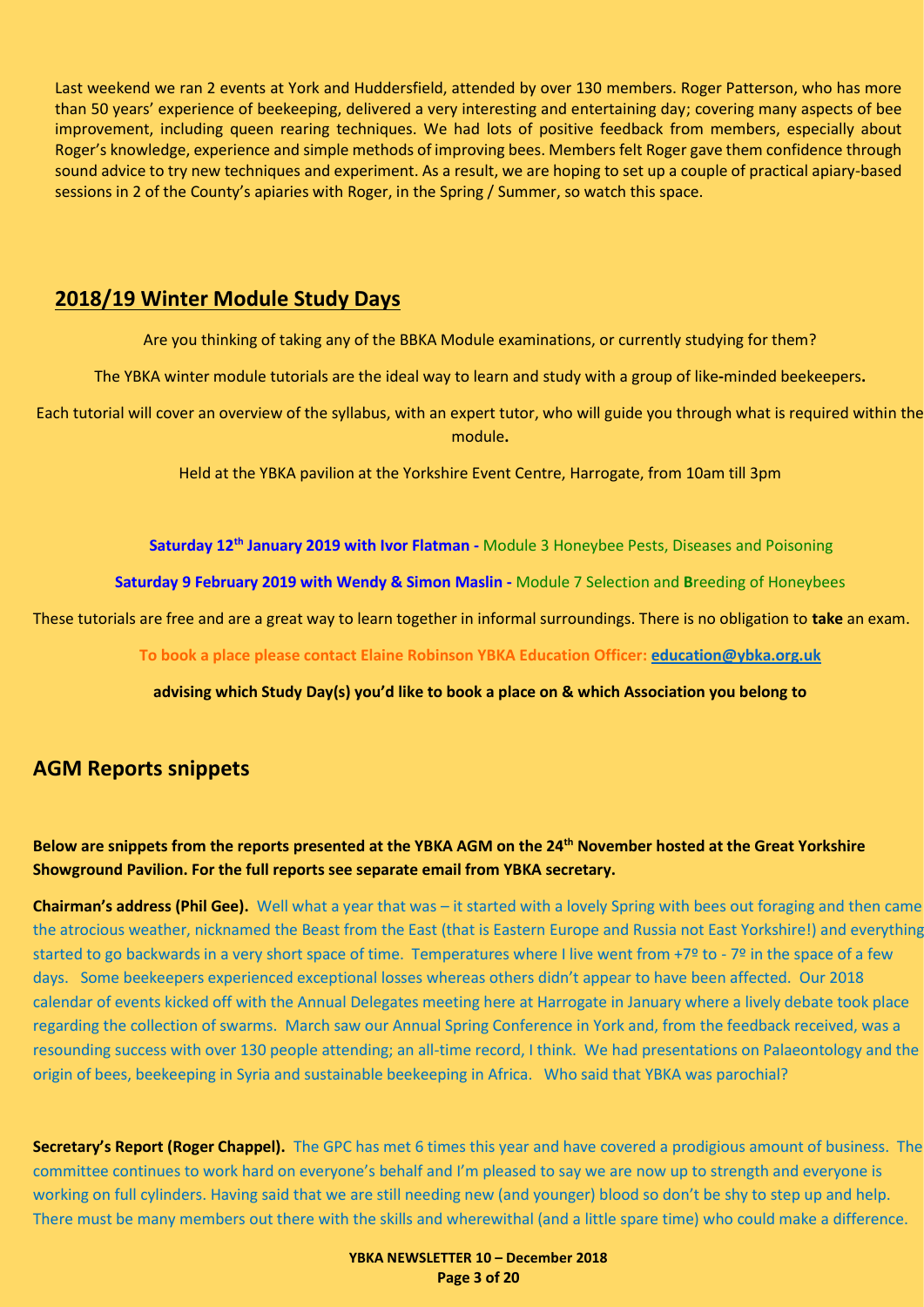New blood brings new ideas so why not give it a try. As a prime example our two newest recruits – Elaine Robinson and Chris Barlow – are both doing a fantastic job organising education courses and spreading the word via our main vehicle of communication: the newsletter. As usual we've been fully involved in two very successful shows – the Yorkshire Show and Countryside Live being the main ones – and members have been active in a variety of other events throughout Yorkshire.

#### **Treasurer's Report and Budget for the following year.**

#### Financial Accounts – Year Ended 30<sup>th</sup> September 2018

On 7th November 2018, Firth Parish, Chartered Accountants completed their independent examination of the financial accounts for the year ended 30<sup>th</sup> September 2018, which were subsequently signed-off by Phil Gee, YBKA Chairman at the GPC Meeting on 9<sup>th</sup> November 2018. The invoice for this work for £474.00 was received and settled on 13<sup>th</sup> November 2018; and the intention is for the annual report and financial statements to be submitted for acceptance by the Charity Commission before the end of December 2018.

**Countryside Live (Dave Shannon) and School Days (Phil Gee).** Dave reported that the exhibits were top class and well above the standard often seen at the national. He expressed the hope that more members consider entering exhibits because experience and confidence gained here almost certainly leads to them having the confidence to enter other shows. He thanked the team (led by Nobby Cooper) which, as always, play a big part in making it a success. This was again a roaring success. The YAS supply the Rosettes and prizes and it is a brilliant showcase. We have a wonderful venue which we have been resident at now for some 17 years. This year was the last one for him as he has now handed over the reins to Mark Millard. He said that more helpers were needed though he conceded that the YAS make it difficult because they have restrictions on the number of stewards we can bring in, as their complementary tickets result in lower revenues. [R Ibbotsen asked if the YBKA could sponsor extra stewards – Dave said he would look in to this idea].

**BBKA Reps Report. (Tony Jefferson was unable to attend and therefore Michael Badger deputised).** Michael reported that the ADM had been a very confused meeting, badly chaired, which even affected the outcome of a serious matter voted upon. There was absolutely no discussion about anything related to beekeeping.

**YAS Reps Report (Ivor Flatman).** 2018 saw the 160<sup>th</sup> Great Yorkshire Show held here at the Harrogate showground. Stunning weather, a Royal visit and new innovations and competitions ensured that this was a special event with 134, 421 visitors attending over the three days, an increase of nearly 900 on last year. HRH The Princess Royal took a tour of the show including the cattle section which had three national cattle breed shows for the first time. Unfortunately, time constraints didn't allow HRH to extend her visit to the Hives and Honey section or the Normanby Pavilion. However, beekeepers continued to play their part in the success of the Show and it was particularly encouraging to see the return of the nucleus class and the live bees demonstration which is always a great draw to visitors

**Education/Examination Officer's Report. (Elaine Robinson).** I took over the role of Education Officer from Yvonne Kilvington in May this year. With my bees put to bed, I am following my other passion of travel so apologies you have Roger here reading my script rather than myself! Like Yvonne, my goal is to continue to encourage and persuade beekeepers at all levels to never stop learning. So, we can become better beekeepers rather than just keepers of bees.

#### **Basic Assessments**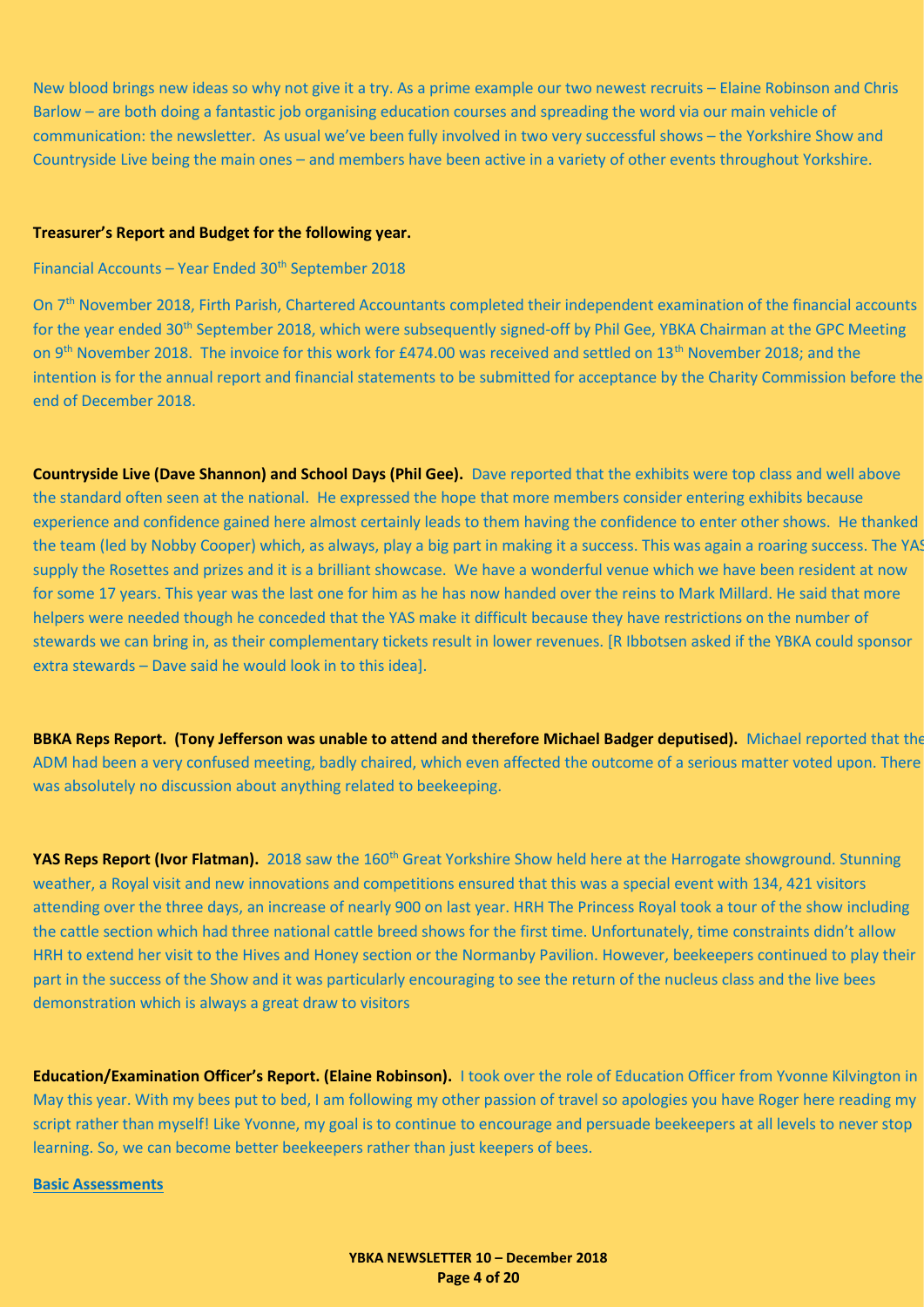We had a total of 30 members successfully pass their basic assessment this year, a pass rate of 95%, this is an increase of 6 members vs 2017, though back in 2015 we had more than double this number. 2/3rds of candidates this year passed with a credit, which is a great result. I believe YBKA have a joint role with local associations to encourage their members to take the basic assessment **and** to offer help and support through local association training. To enable me to spend the time arranging education events, I'd like more support from associations in 2019 to help arrange the assessments and I will be in touch to discuss how this will work in the New Year.

**Equipment & Resources Officer's Report** (Derrie O'Sullivan). Derrie briefly said that he was in the process of drawing up a list of items held by the YBKA and arranging insurance to cover the most valuable items such as Microscopes and Trophies. He also said he is working in conjunction with the Conference committee to ensure that beekeeping equipment is available for sale at the Spring Conference at cost and seeking quotes to acquire a quantity of cups (with the YBKA Logo) for future sale. Each delegate who attends the Spring Conference will be presented with a free cup (part of our strategy supporting a cleaner environment and restricting the number of plastic cups). He said he was also in the process of getting a large quantity of YBKA fabric Badges printed which hopefully will be available for members to purchase at the next Delegates meeting in February.

**Newsletter Editor's Report**. It's been a great first year as the Yorkshire Beekeeping Association newsletter editor. Last year I noticed that after the AGM the association did not have an incumbent editor and I felt that the association does some great things for the beekeepers and people of Yorkshire and a great way to communicate this is by way of print or at least an electronic PDF document. So, I felt I had to step up to the challenge and help spread the good word that Yorkshire BKA does.

#### <span id="page-4-0"></span>**Rural versus urban pollen: do they affect bee larvae development differently?**

**by**

#### **Helen Smith**

During the spring and summer of 2018 Helen Smith, an undergraduate at the University of Hull, undertook a third-year project which examined the effect of pollen types on the development of the solitary bee *Osmia bicornis* (the red mason bee). The main thrust of the work was to establish a methodology that could be used to assess the effect of pollen types upon mason bee development in a way that might allow us to infer their potential effects upon honey bees (*Apis mellifera)*, which is difficult to assess directly. The methodology was successfully established and some results obtained. Given this situation it is now possible to concentrate better on pollen source quantification and sampling. The University supervision was by Dr James Gilbert of the School of Environmental Science and Beverley Beekeepers Association contact was Dr Chris Coulson. Beverley BKA collaborators were: Allan Carswell; Wendy Maslin; Gillian Thatcher and Chris Coulson. Helen's report is appended below.

Does the pollen available in urban and rural landscapes have any effect upon bee larvae development? A new study by the University of Hull, in cooperation with Beverley Beekeeper's Association, is using a clever combination of solitary bees and honeybees to begin to ask this question for the first time. Helen Smith, a third-year undergraduate project student at Hull, is asking: what is the effect, if any, of raising solitary bees (red mason bees, *Osmia bicornis*) on a diet of pollen gathered by honeybees (*Apis mellifera*) in rural versus urban locations?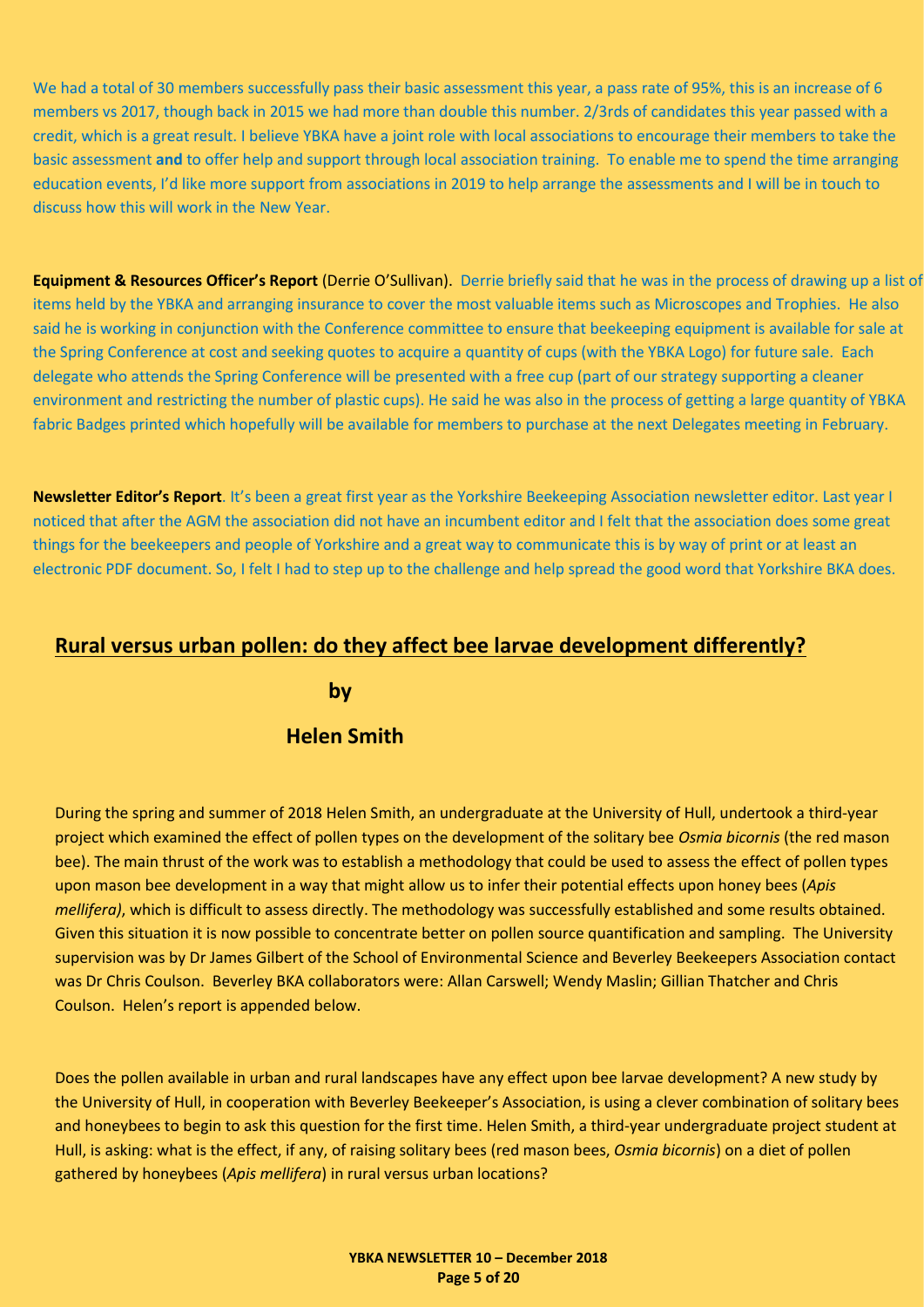We know that the flowers from which pollen collected by honey bees' changes in different landscapes - which is part of the reason different locations produce honey with distinctive flavours. Previous work has shown that urban bees collect more diverse pollen than rural bees<sup>1</sup>. We also know that bees foraging in different rural landscapes produce beebread with different nutritional compositions, and also that the more the landscape is covered by farmland the lower the protein content of the beebread<sup>2</sup>.

But do these different landscapes cause differences in bee growth and survival? This is a more complex question. We might, for example, simply check the health and success of bees emerging from hives in different landscapes. But it isn't as simple as that: this approach would be confounded by many other variables besides diet that might differ across locations. In fact, without very careful experimental manipulations, it is difficult to be sure that any observed differences are actually due to changes in nutrition and not something else. We need to have a methodology whereby the nutrition received by individual larvae within a hive can be varied. This is something that is very difficult to do with honeybees. Solitary bees may provide a model for how we can achieve this.

Red mason bee mothers provide individual offspring with discrete pollen balls. Researchers at the University of Hull have discovered they can manipulate these pollen balls after the parent has sealed up the nest cell and left. This Spring, in a pilot study, I allowed female red mason bees to breed on Hull University campus. A few days later, once they had provisioned their nests with pollen balls and left, and their larvae had hatched out within the nests, I brought the nests into the lab and swapped the pollen balls for new ones, thus providing the developing larvae with a different diet. The new diet was composed of honeybee collected pollen from hives in either urban or rural areas, carefully collected from capped cells, generously donated by beekeepers from members of Beverley Beekeeping Association from within Hull (urban) or the Beverley area (rural).

There are many differences between mason bee and honeybee biology that might make honeybee pollen less suitable for mason bees than pollen gathered by their own species. To my relief the mason bee larvae ate the new pollen with gusto and almost all developed healthily. However, the experimental design ensured that any differences seen in the bees' larval growth and development must have been down to nutritional differences in the pollen.

Analysis showed there were no differences in weight, growth or survival between the bee larvae raised on pollen from urban and rural beehives (Figure 1). This indicates that pollen from these two areas around Hull could have similar nutritional value to mason bees, despite what we know about differences in pollen diversity between urban and rural areas elsewhere<sup>1</sup>. Perhaps honeybees are able to select a well-balanced diet for their young regardless of what pollen is available. Perhaps developing mason bee larvae are not particularly sensitive to, or are particularly good at dealing with, differences in the pollen makeup of their food. Or perhaps any differences may become evident later in life when these bees become adults and reproduce themselves. These interesting pilot results should lay the foundation for wider studies of pollen nutrition in honeybees and mason bees which could shed valuable light on the effects of pollen nutrition upon bee health in the UK.

Figure 1 (A) Cocoon weight of mason bee larvae raised on pollen from rural vs. urban beehives. (B) Daily mass gain for mason bee larvae developing on pollen from rural vs. urban beehives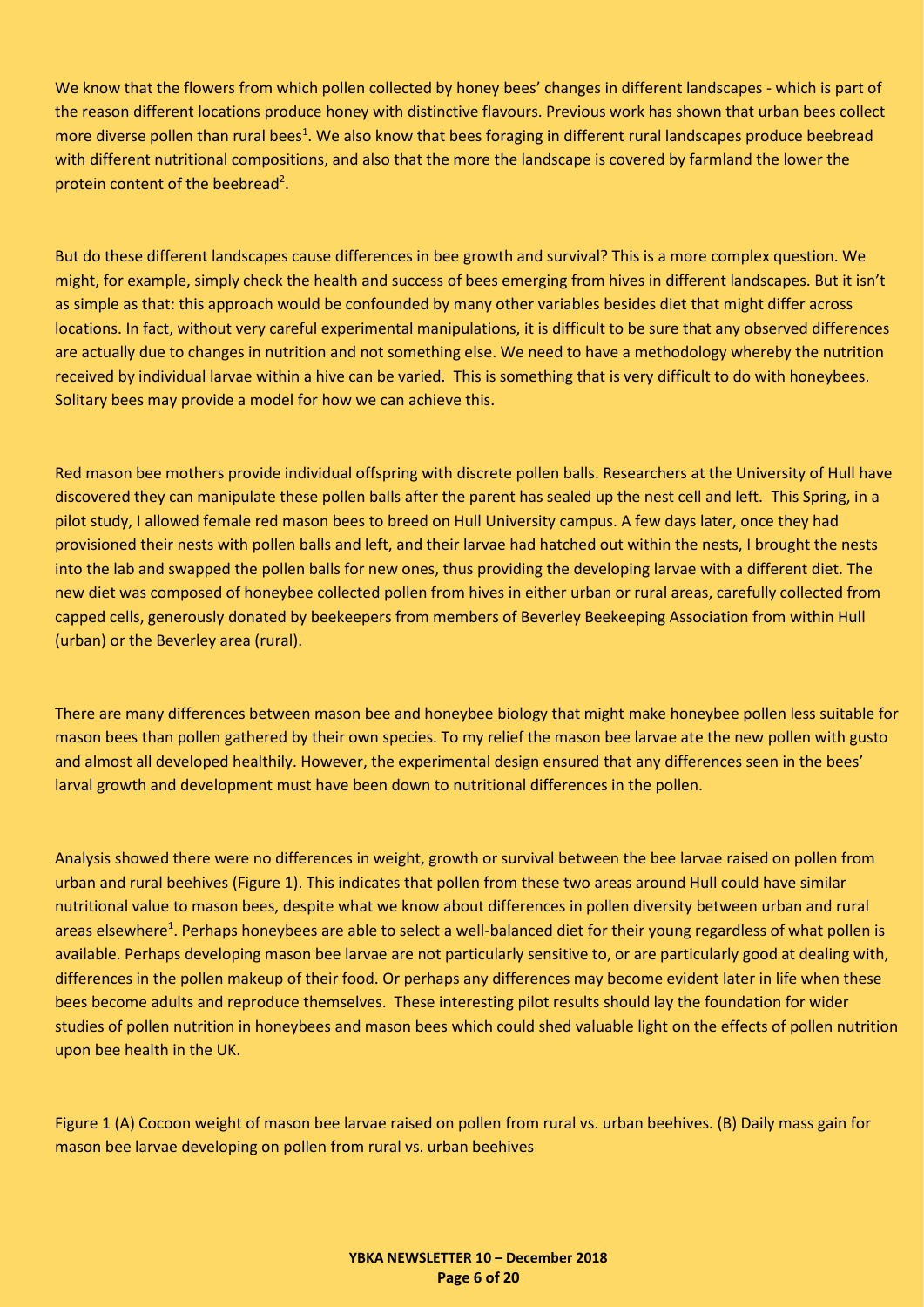

#### <span id="page-6-0"></span>**Can listening to bee's help save them - and us?**

Can artificial intelligence (AI) and machine learning help save the world's bees? That's the hope of scientists who are scrambling to reverse the dramatic declines in bee populations.

Bees are in trouble, but we're not quite sure why.

It could be the overuse of insecticides; air pollution; warming temperatures; the varroa destructor mite; or even interference from electromagnetic radiation. Full BBC News article [here.](https://www.bbc.co.uk/news/business-46131255)

#### <span id="page-6-1"></span>**Tree Beekeeping 1000AD style**

In Eastern Europe the art of making bee hives in trees and passing the tree hive down from generation to generation has gone on for it is believed 1000years or more, in Poland alone in a census from 1827, over 70,000 tree hives were recorded. However, by the 1930's the craft was dying out. It is now making a humble come back. The below two YouTube videos give an interesting insight in to how to make your own, however you will need a tree with an 80cm diameter, which might be a stumbling block for most, but it is fascinating to watch.

<https://youtu.be/vSpQm4Oj7Ns>

<https://youtu.be/xBveSf8EwrQ>

# **Saturday 12th January 2019 @ Great Yorkshire Showground**

## **Ivor Flatman - Module 3 training**

**Book place [education@ybka.org.uk](file:///C:/Users/user/AppData/Local/Packages/microsoft.windowscommunicationsapps_8wekyb3d8bbwe/LocalState/Files/S0/23065/education@ybka.org.uk)**

## <span id="page-6-2"></span>**Honeybee Pests, Diseases and Poisoning**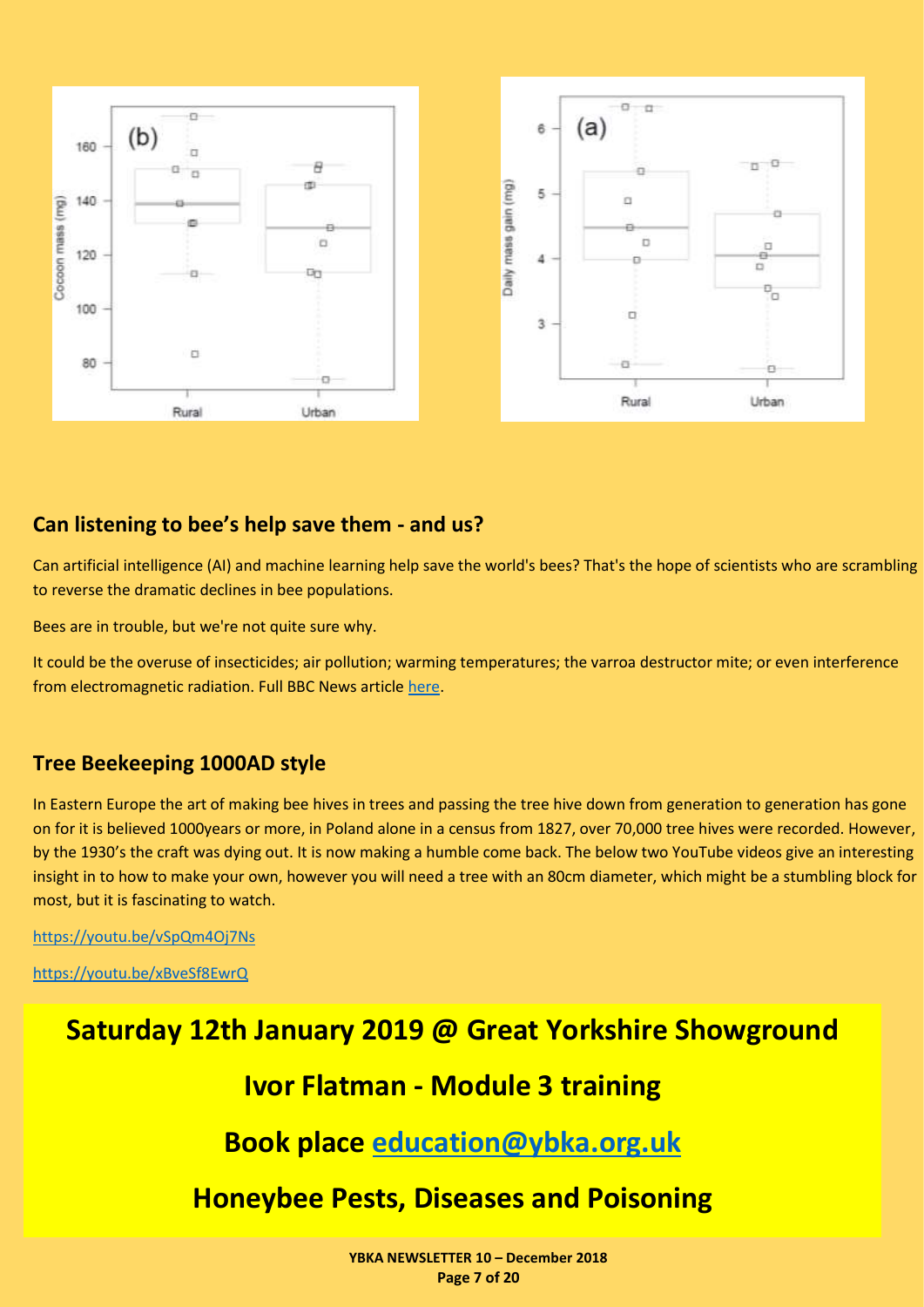#### **Jobs in the apiary in December**

From late November, through December and the early part of the New Year, honeybee colonies are in cluster mode. Odd bees venture out of the hive on milder sunny days, either for toileting flights or water gathering. The majority will be huddled in a cluster in the brood box. When the temperature drops significantly, worker bees generate heat within the hive by contracting and relaxing their flight muscles. The queen is usually found within the center of this cluster where the temperature varies between 20C (when the colony is brood-less) and 30-35C (in spring when the queen resumes her laying pattern).

By December, the summer bees will have died off, leaving winter bees and very little brood if any. Most queens reduce egg laying, or stop completely, now. Provided you have made sure your bees had the recommended 50/55 lbs of stores per colony to see them through the winter, they should have enough stores to last them through to Easter time next year, or thereabouts, when the new season's first forage supplies are available. However, good beekeepers will check their hives for stores on a weekly basis throughout the winter months; hefting them, without need to open the hives at all. Fondant can be given safely, in the event of stores running low, but not syrup! Some have a quick look down through the hole in the crown board to check the bees are still ok. It's sensible to make sure that hive roofs are still secure and have not been dislodged by strong winds.

This time of year, when the colony is brood-less, or has a minimal amount of brood is also an excellent time to treat your bees against the varroa mite. One method, "trickling", can be performed on the shortest day, or a mild day in later December. It involves applying a trickle of oxalic acid. diluted in a thin sugar syrup, between each seam of bees in the cluster, at a rate of 5ml per seam. This mixture is lethal to larvae and so treating now ensures least possible losses.

To apply this carefully measured dose, you can buy a small injection gun that re-fills to the exact measure with each squeeze of the trigger between seams. This type of device makes the job very easy, especially with two people. The procedure should be done as quickly as possible to retain the colony temperature. Always wear your bee suit and gloves, with goggles and a mask when using oxalic acid Oxalic acid is a hazardous substance, take care. Keep your smoker lit just in case the bees get angry then you can smoke them down quickly. (Note: when using oxalic acid to treat honey bees for varroa only use an approved treatment product).

I like to keep the apiary clean and remove any capping's that may have dropped to the ground underneath the hives. The bees remove the capping's to get to the honey stores beneath, during these winter months.

When it is cold in December and January, with no bees flying, it is a good time to treat the outside of the hives with a fresh coat of wood preservative. Close up the entrance for 5 minutes to apply a quick coating that will see you safely through to next spring, protected against bad weather. It's a good time to clean and coat all your spare supers and brood boxes too, to get ready for the season to come. Don't forget to check that mouse guards and woodpecker protection netting, if used, are securely in place.

Plan next year's activities with the bees. If you want to move them to another site next year, now is a good time to do it. There are no flying bees to contend with in late December and a re-sited colony will soon re-orientate to its new surroundings and new forage opportunities when it comes out of cluster in the spring.

Don't forget to enlist on those module exams to better your beekeeping skills. Or swot up and take your basic assessment next year.

Happy Christmas to one and all.

<span id="page-7-0"></span>Dave Shannon.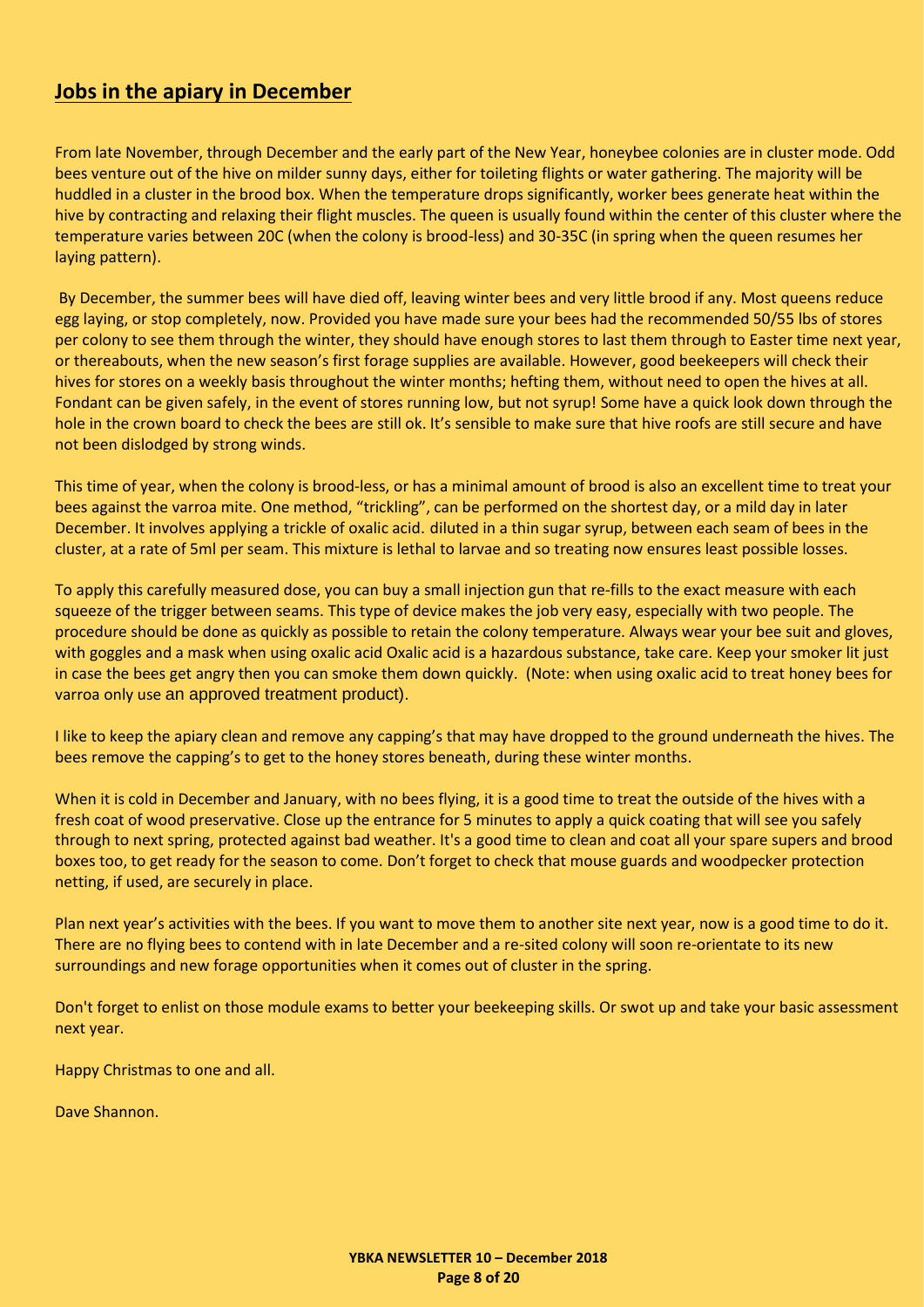#### **District Events For All**

Yorkshire Beekeepers Association have 21 district associations that run events through the year. Below are districts and their events where they are happy for any beekeeper from any of the district associations to pop in if they wish and contact to book on to one of their events

#### **Richmond & District BKA 2019. District websit[e here.](http://richmondbeekeepers.co.uk/)**

We meet monthly, on Monday evenings at 7.30pm at Richmond Golf Club , Gold Club websit[e here.](http://www.richmondyorksgolfclub.co.uk/)

Winter program is;

- Mon 7 Jan Ian Glastonbury top bar hives
- Mon 4 Feb Louisa & Michael Ells Our first year
- Mon 4 March Gerry Collins 'Selection & queen rearing for the hobbyist beekeeper'
- Mon 1 April Mike Samworth 'Using microscopes for beekeepers'

#### **Beverley BKA hold their winter meetings at The Darby & Joan Hall, Finkle Street, Cottingham, HU16 4AZ.**

Meetings start at 7.30pm and run until about 9:30 pm. We have a refreshment break and raffle. Our winter programme is as follows:

- No Meeting in January 2019
- Monday Feb 4th Hull Allergy Unit
- Monday Mar 4th An Introduction to Bee Watching, Dr Africa Gomez
- Monday Apr 1st An update on The Flow Hive &The Bentley Hive, John Tunnicliffe

#### **Halifax and District BKA 2019 Events Calendar**

- **•** HBKA winter meetings start at 7.30pm at St Paul's Methodist Church, Sowerby Bridge, Halifax. HX6 2EQ
- HBKA summer meetings have directions or a telephone number.

Wednesday 9th January - Beekeeping using several different types of hive. A series of short talks by Association Members Saturday 26th January 10.00am until 3-30pm - Joint Microscopy session with Huddersfield BKA, St Paulse Methodist

Church, Sowerby Bridge. A Pie and Pea Lunch will be served. Please Book

Wednesday 13th Feb 2019 - The Asian Hornet lifecycle, reproduction and nesting sites, and how to protect our bees.

A talk by Kirsty Stainton, NBU

Wednesday 13th March - Preparing Heather, Rape and other Special Honeys, A talk by Dave Shannon

Wed 20th March to Wed 1st May - HBKA Beginners' Course – 7 weeks 7.30 - 9.30 (Price - £75), Good Shepherd RC Church, Cragg Vale, Mytholmroyd, HX7 5EA, Phil Gee - 0 01422 886114

Wednesday 10th April 2019 - "Simple Methods of Making Increase" - Making new colonies and raising queens without fancy methods. A talk by Wally Shaw, Anglesey BKA (A joint meeting with Huddersfield BKA)

Saturday 27th April 2019 - Joint Nosema Screening Day with Huddersfield BKA, Bring your own bee samples for testing. Taylor Hill Centre, Close Hill Lane, Huddersfield HD4 6LE.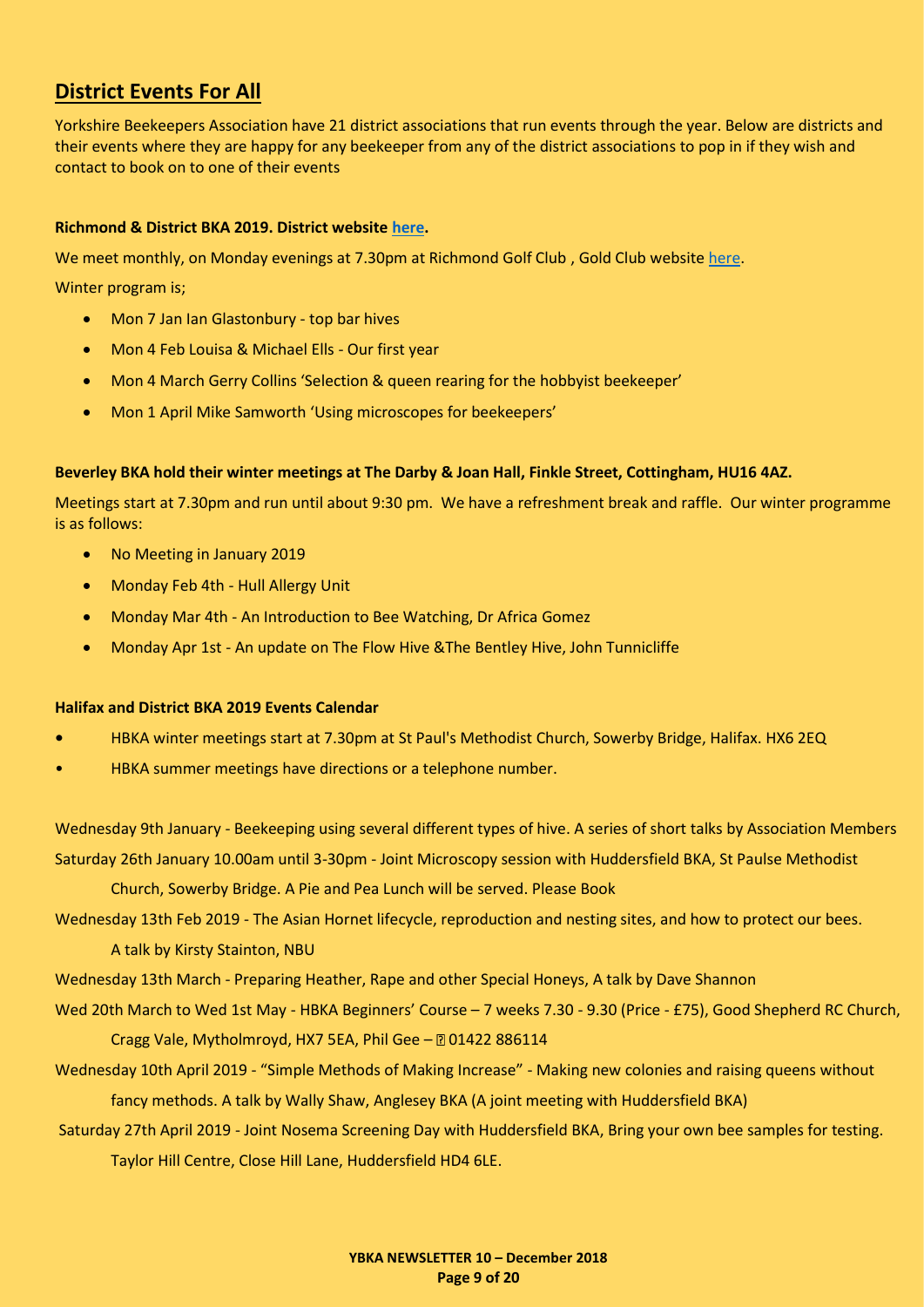Saturday 11th May HBKA - HBKA Auction with Mike Joyce, Brickhill Farm, Scholes, Cleckheaton, BD19 6LY. 201274 869644

Saturday 1st June - Preparation for Basic Assessment, Redacre Barn, Westfield Terrace, Mytholmroyd, HX7 5DQ

Saturday 15th June - HBKA Social and BBQ Lunch 1pm - 4pm (Speaker to be confirmed.) Brickhills Farm, Scholes,

Cleckheaton, BD19 6LY. 201274 869644

Saturday 29th June - Basic Assessments, HBKA Association Apiary, Church Lane, Southowram

Saturday 13th July 2pm - Garden and Apiary Visit, Also "Heathers and Honey" – A talk by Tony Jefferson, Middle Fold

Farm, Edge Lane, Hebden Bridge, HX7 7PG

Saturday 10th August - Halifax Show and Honey Show

Saturday 17th August 2.00pm - Apiary Visit, Also "Bees and Human Health" – A talk by Alan Brook

Saturday 14th September 2pm, Honey Extraction, Dianne and Jeff Gill @ 01422 367003

Wednesday 9th October - HBKA AGM

Saturday 26th October 10.00—12.00 Beginners and Mentors Review (Followed by lunch at the Hinchcliffe Arms) Woodland View, Cragg Vale Halifax HX7 5TB. 201422 886114

Wednesday 13th November - "Research of Hive Activity" and lessons Learned" A talk by Jane Mossley, Eat Natural -Pollination

**If your district is running events where they are happy for beekeepers from other districts to attend please email the newsletter editor the details and I will add them in here for all to see and share.**

#### <span id="page-9-0"></span>**Science Behind Bee Keeping**

#### **Fungus provides powerful medicine in fighting honey bee viruses**

A mushroom extract fed to honey bees greatly reduces virus levels, according to a new paper. In field trials, colonies fed mycelium extract showed a 79-fold reduction in deformed wing virus and a 45,000-fold reduction in Lake Sinai virus compared to control colonies. The hope is that the results of this research will help dwindling honey bee colonies fight viruses that are known to play a role in colony collapse disorder. Full details are [here.](https://www.sciencedaily.com/releases/2018/10/181004100044.htm)

#### **Common weed killer linked to bee deaths**

Honey bees exposed to glyphosate, the active ingredient in Roundup, lose some of the beneficial bacteria in their guts and are more susceptible to infection and death from harmful bacteria. Scientists believe this is evidence that glyphosate might be contributing to the decline of honey bees and native bees around the world. Full details are [here.](https://www.sciencedaily.com/releases/2018/09/180924174506.htm)

#### **Epigenetic patterns determine if honeybee larvae become queens or workers**

Scientists have unravelled how changes in nutrition in the early development of honeybees can result in vastly different adult characteristics. Full details [here.](https://www.sciencedaily.com/releases/2018/08/180822130958.htm)

#### **Deconstructing the superfood that determines honeybee hierarchy**

All bee larvae eat royal jelly when they're new, but only future queens continue to eat it. To figure out why, researchers are taking a close look at the molecular ingredients of the fancy fare. Full details are [here.](https://www.sciencedaily.com/releases/2018/10/181029150928.htm)

**A break from the buzz: Bees go silent during total solar eclipse**

**YBKA NEWSLETTER 10 – December 2018 Page 10 of 20**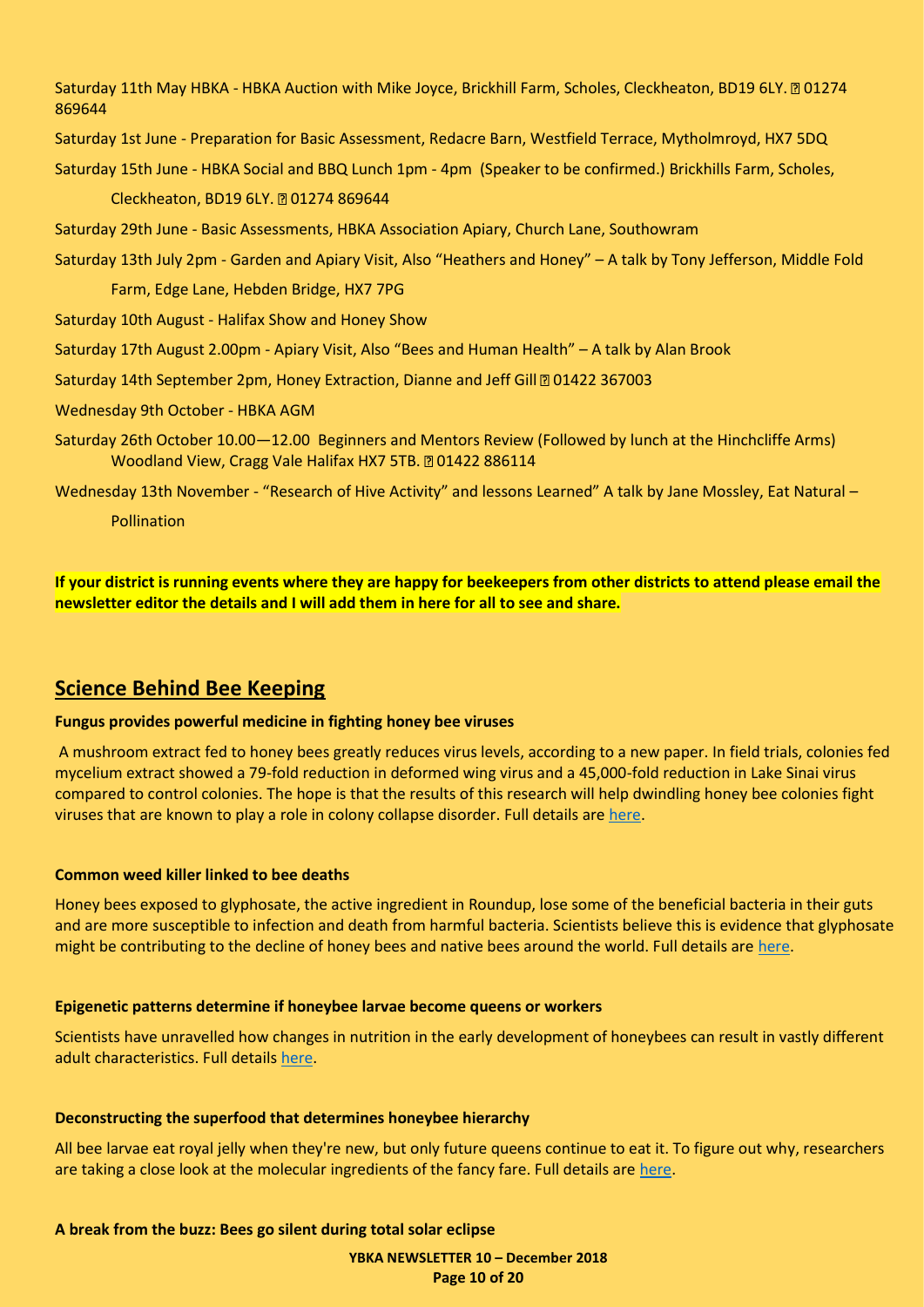In an unprecedented study of a solar eclipse's influence on bee behaviour, researchers organized citizen scientists and elementary school classrooms to set up acoustic monitoring stations to listen in on bees' buzzing -- or lack thereof -- as the August 2017 total solar eclipse passed over North America. The results were clear and consistent at locations across the United States: Bees stopped flying during the period of total solar eclipse. Full details [here.](https://www.sciencedaily.com/releases/2018/10/181010105542.htm)

#### **How wasp and bee stinger designs help deliver the pain**

Next time you're stung by a wasp or a honeybee, consider the elegantly designed stinger that caused you so much pain. Researchers found that the stingers of the two species are about five times softer at the tip than at the base to make it easier to pierce skin. The stingers are harder closer to the insect's body so they don't bend too much, or break, as you yelp in agony. Full details [here.](https://www.sciencedaily.com/releases/2018/10/181009102420.htm)

#### <span id="page-10-0"></span>**Asian Hornet Sightings**

Asian Hornet sighted this last month and confirmed in three places by the NBU.

In Fowey, Cornwall a nest has been destroyed and two new sightings confirmed in Liskeard and Hull

THE BBKA IS URGING ITS MEMBERS TO ACT NOW IN ORDER TO HELP THE GOVERNMENT IN THE DETECTION OF ASIAN **HORNETS** 

#### **Defra has issued new advice that all beekeepers in areas of the country where there are no Asian Hornets at the moment should set out MONITORING traps for Asian Hornets baited with meat or fish**

For an NBU guide on how to make a trap, click [here](https://www.google.com/url?sa=t&rct=j&q=&esrc=s&source=web&cd=1&cad=rja&uact=8&ved=2ahUKEwjEvYmAn7HdAhVrCcAKHdi_D7AQFjAAegQIBBAC&url=http%3A%2F%2Fwww.nationalbeeunit.com%2FdownloadNews.cfm%3Fid%3D122&usg=AOvVaw0ZVUl_44a9NFNMCOk4gHHN) ( this is PDF document)

For an NBU video guide on how to make an Asian hornet trap, click [here](https://www.youtube.com/watch?v=CR6MUekAjMo) (you tube video)

Government news article [here.](https://www.gov.uk/government/news/asian-hornet-fowey-nest-destroyed-as-two-new-sightings-confirmed-in-liskeard-and-hull)

An excellent online article here by an Englishman in France who talks about his initial losses and his defence tactics which include stand skirts, muzzles and an electrified fly bat. Full article [here.](https://honeybeesuite.com/beekeeping-with-asian-hornets/)

#### <span id="page-10-1"></span>**Basic Assessment Information**

The Basic is a great way to consolidate your learning after your first full year of keeping bees and earn a recognised BBKA qualification. **It enables you to start Module exams, if you wish and helps you, through further education, to become a better beekeeper.**

Basic assessments update from 2018

- 20 Candidates achieved a Credit & 10 Passed, a great result!
- 30 out of 31 beekeepers passed their exam, a 96% pass rate, in line with National figure of 95%
- Top YBKA Associations for entries were:
	- o Richmond 8; Bradford 6; Doncaster 4; Beverley 4; Leeds & Huddersfield 3

**YBKA CONFERENCE 2019 "A Taste of Honey"**

**Saturday, 6th April 2019 (8.30am to 4pm)** 

**Manor Academy, York (YO26 6PA)**

#### **Book a place through the YBKA website now**

**YBKA NEWSLETTER 10 – December 2018 : ONLINE – [www.ybka.org.uk](http://www.ybka.org.uk/) Page 11 of 20**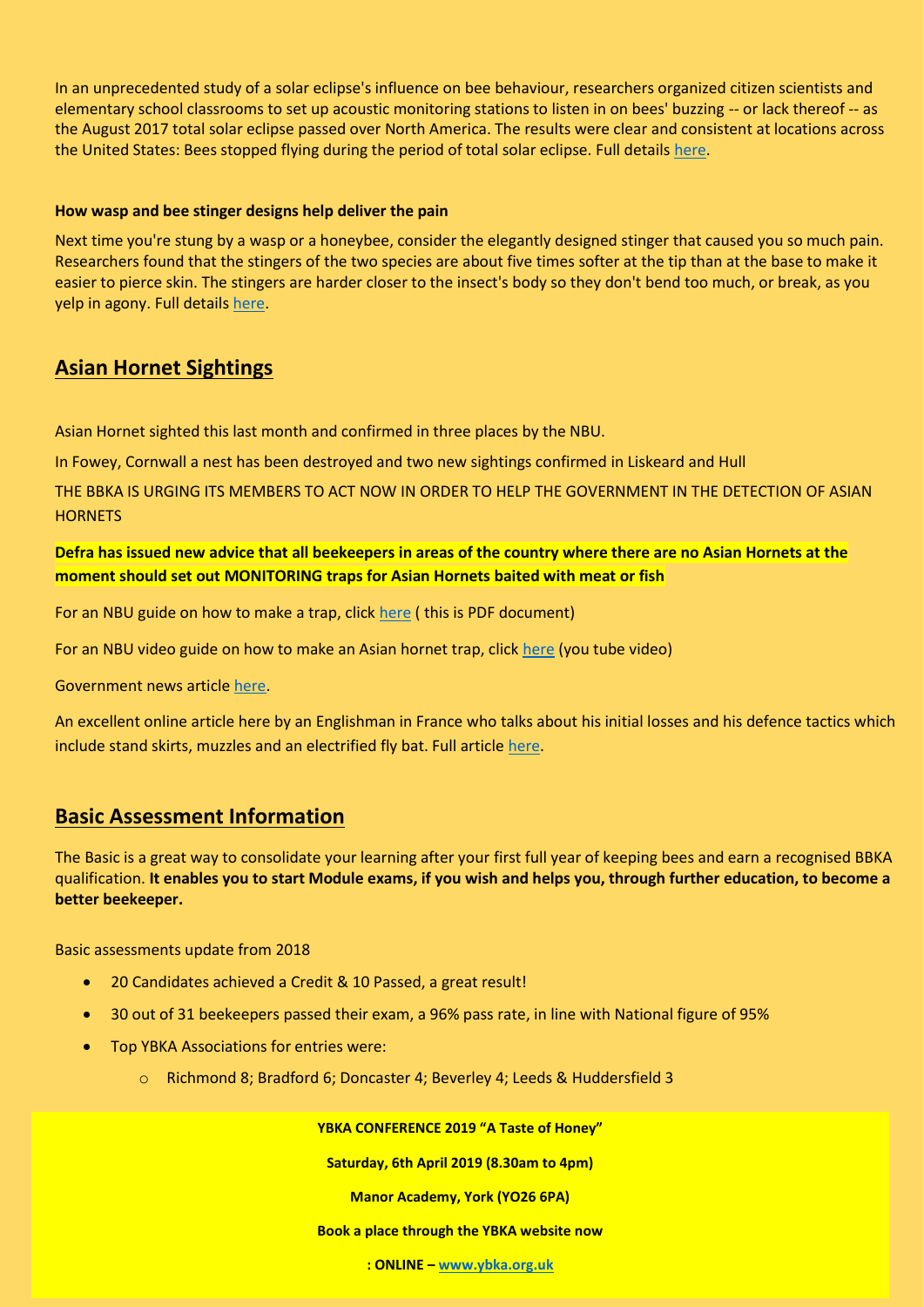#### <span id="page-11-0"></span>Get 13 Issues for the Price of 12! Use code NEWS18Y at checkout\*

ee

### **Why choose Bee Craft?**

- $\rightarrow$  International award-winner
- Britain's best-selling beekeeping magazine
- $\rightarrow$  authoritative information for new and
- experienced beekeepers latest news
- your letters
- **→** features
- Hatest research
- $\rightarrow$  BKids and youth sections
- what's on
- classified ads
- $\rightarrow$  online shop
- $\rightarrow$  online bonus features

You've got the equipment

You're buzzing to go

**informed** 

**Subscribe to Bee Craft magazine for** the informed 'know how' in each month's edition

**Join the Bee Craft Live webinars and** ask your questions each month

bee-craft.com/shop

# **PLANTING FOR HONEYBEES**

By Sarah Wyndham Lewis



Our gardens would be unrecognisable without the gentle buzz of the humble honeybee.Yet in recent years bee populations have suffered from the loss of green spaces and need our help. Planting for Honeybees is a charmingly illustrated, practical guide on how to help attract these delightful pollinators - whether you only have a city window ledge or a whole country garden. with advice on the blooms to grow, and when and where to plant them, this book reveals the tips and tricks to creating a buzz and a better future for our apian friends.



Available from www.northernbeebooks.co.uk

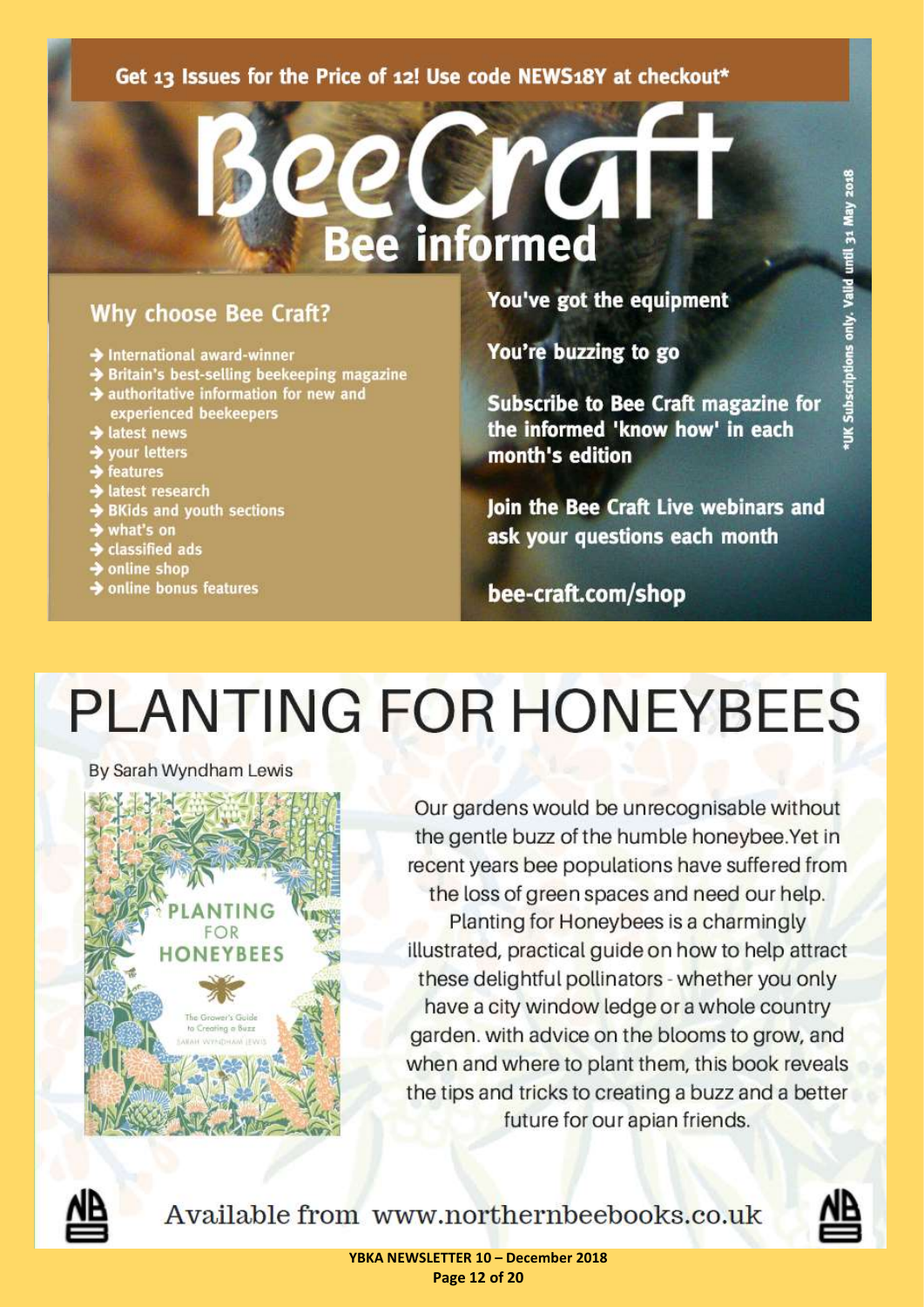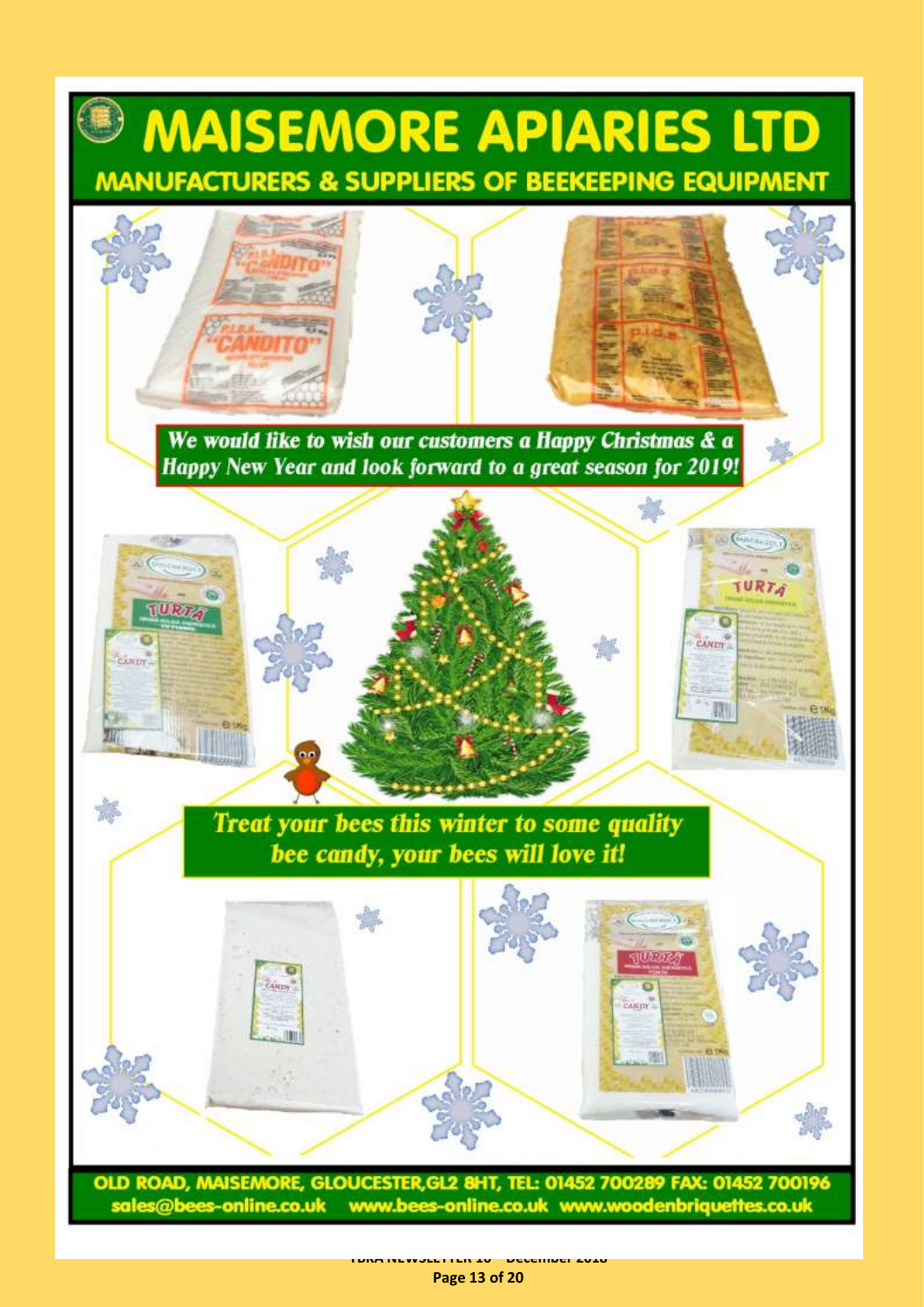# Great gift ideas...

A

**A** 

for the Beekeeper..

the Candlemaker..



the whole family.



# **WINTER SALE**

Starts online from Midnight Friday 28th December

E H THORNE (Beehives) LTD BEEHIVE BUSINESS PARK, RAND, Nr. WRAGBY, LINCOLNSHIRE, LN8 5NJ Tel. 01673 858555 sales@thorne.co.uk www.thorne.co.uk like us on Facebook www.facebook.com/E.H.Thorne or follow us on Twitter @ThorneBeehives subscribe to our YouTube Channel at http://bit.ly/2BXpFns.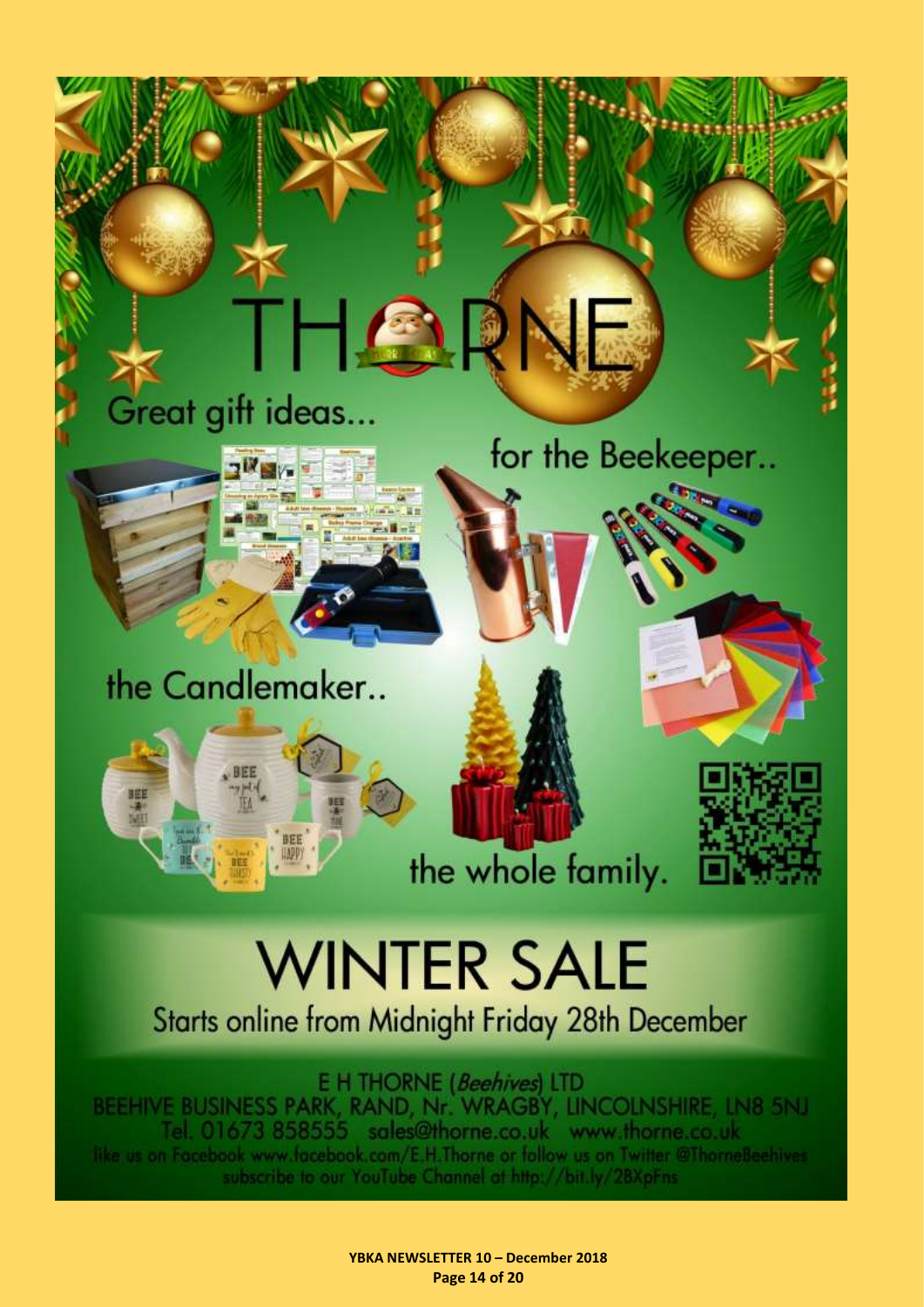<span id="page-14-1"></span><span id="page-14-0"></span>

| <b>Committee</b>                   |                         |                                |               |
|------------------------------------|-------------------------|--------------------------------|---------------|
| <b>Position</b>                    | <b>Name</b>             | e-mail address                 | Telephone(s)  |
| Chairman                           | <b>Phil Gee</b>         | pjgphilgee@btinternet.com      | 01422 886114  |
| <b>School Day Organiser</b>        |                         |                                | 07769 650059  |
| (Area rep: Halifax, Huddersfield,  |                         |                                |               |
| Wakefield/Pontefract)              |                         |                                |               |
|                                    |                         |                                |               |
| <b>Vice-Chair</b>                  | <b>Roger Chappel</b>    | yorkshirebka@gmail.com         | 01325 315741  |
|                                    |                         | secretary@ybka.org.uk          | 07905 190701  |
|                                    |                         |                                |               |
| <b>General Secretary</b>           | <b>Roger Chappel</b>    | yorkshirebka@gmail.com         | 01325 315741  |
| Area Rep (Northallerton & Thirsk,  |                         | secretary@ybka.org.uk          | 07905 190701  |
| Darlington, Richmond)              |                         | rogerchappel21@gmail.com       |               |
|                                    |                         |                                |               |
| <b>Treasurer</b>                   | <b>Norbert Cooper</b>   | norbert.cooper@btinternet.com  | 01937 834 809 |
|                                    |                         |                                | 07957 404 047 |
|                                    |                         |                                |               |
| <b>Education Officer</b>           | <b>Elaine Robinson</b>  | education@ybka.org.uk          |               |
| Area Rep (Beverley & Rydale)       |                         |                                |               |
|                                    |                         |                                |               |
| <b>Membership Secretary</b>        | <b>VACANT</b>           |                                |               |
|                                    |                         |                                |               |
| Webmaster                          | <b>David Lamont</b>     | davidlamont431@btinternet.com  | 01274 619787  |
| Area Rep (Bradford)                |                         |                                | 07968 817153  |
|                                    |                         |                                |               |
| <b>Honey Show Chief Steward</b>    | <b>Mark Millard</b>     | mark.millard@yahoo.co.uk       | 01924 271 203 |
|                                    |                         | wpbka.sec@gmail.com            | 07497 429 646 |
|                                    |                         |                                |               |
| <b>Bee Health Liaison Officer</b>  | <b>Ivor Flatman</b>     | ivor.flatman@homecall.co.uk    | 01924 257089  |
| Area Rep (Barnsley)                |                         |                                | 07751 061 753 |
|                                    |                         |                                |               |
|                                    |                         |                                |               |
| <b>Newsletter Editor</b>           | <b>Chris Barlow</b>     | newsletter@ybka.org.uk         | 07849 150 837 |
|                                    |                         |                                |               |
|                                    |                         |                                |               |
| <b>Equipment/Resources Officer</b> | Derrie O'Sullivan       | derrie@ntlworld.com            | 07801 953 145 |
|                                    |                         |                                |               |
| <b>AREA REPS</b>                   |                         |                                |               |
|                                    |                         |                                |               |
| <b>Leeds</b>                       | <b>Kirit Gordhandas</b> | ybkarep@leedsbeekeepers.org.uk |               |
|                                    |                         |                                |               |
| Rotherham                          | <b>Bronwen White</b>    | bron@mistral138.plus.com       | 01142 307957  |
|                                    |                         |                                |               |
|                                    |                         |                                |               |
| <b>Barkston Ash</b>                | <b>Greg Sharp</b>       | gandjsharp@hotmail.co.uk       | 07746 986 716 |
|                                    |                         |                                |               |
|                                    |                         |                                |               |
| <b>Doncaster</b>                   | Dave Shannon            |                                | 01302 772837  |
|                                    |                         |                                | 07907 856515  |
|                                    |                         |                                |               |
| York & Malton                      | <b>Vicki Leaf</b>       | vicki@glade-farm.co.uk         | 07847 327 861 |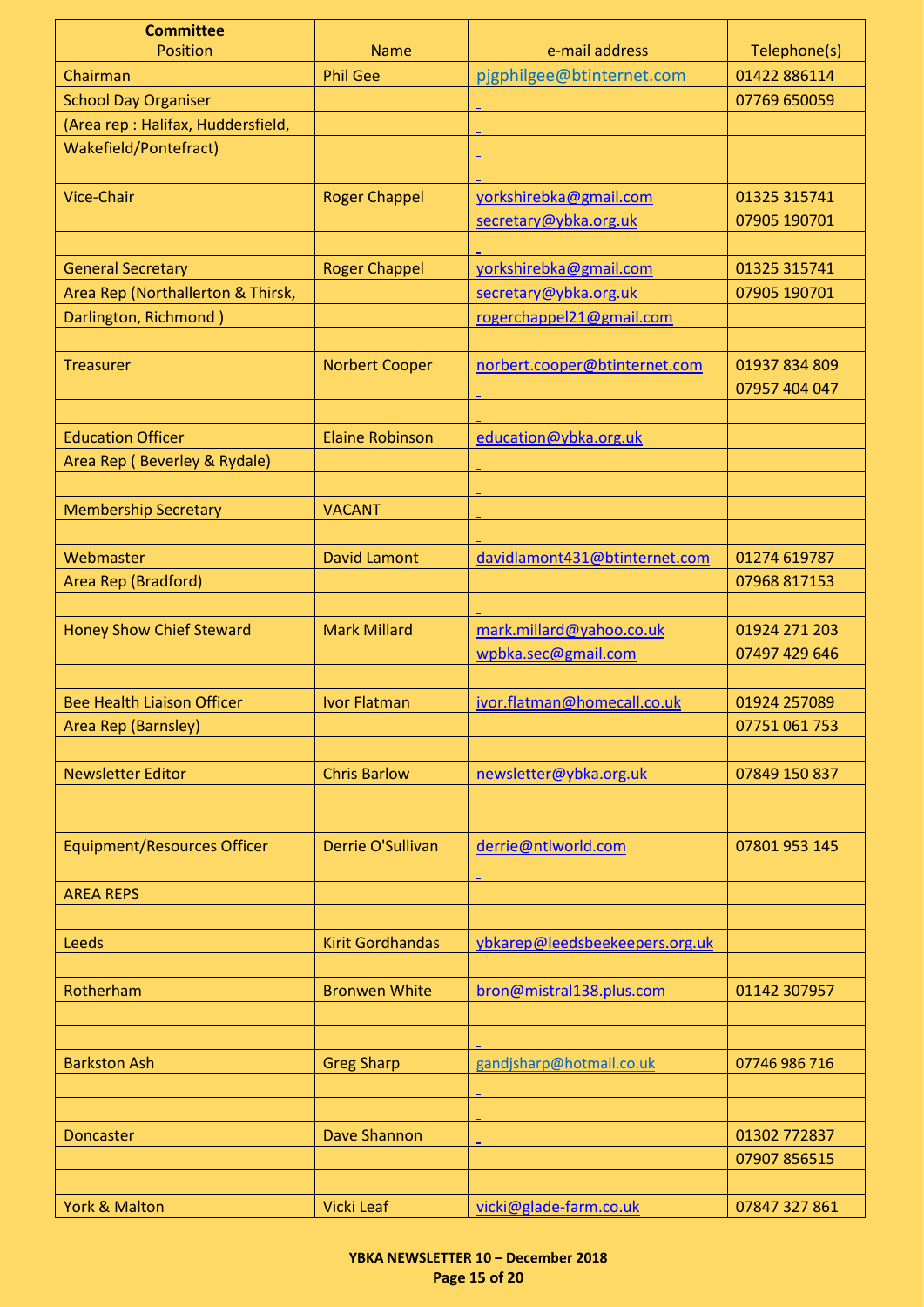| Airedale & Scarborough   | Linda Schofield          | gorluvaduck@gmail.com     | 01535 609379  |
|--------------------------|--------------------------|---------------------------|---------------|
|                          |                          |                           | 07853 651 965 |
|                          |                          |                           |               |
| Whitby                   | <b>Tony Jefferson</b>    | stoneleabees@yahoo.co.uk  | 07749 731945  |
|                          |                          |                           |               |
| <b>DISTRICT CONTACTS</b> |                          |                           |               |
|                          |                          |                           |               |
| Easingwold               |                          |                           |               |
|                          |                          |                           |               |
| Richmond                 | <b>Peter Creek</b>       | creekpeter@rocketmail.com | 01748 812075  |
|                          |                          |                           | 07922 087877  |
| Northallerton            |                          |                           |               |
|                          |                          |                           |               |
| <b>Malton</b>            | <b>Bob Hirst</b>         | pamandbob@btinternet.com  | 01904 706 111 |
|                          |                          |                           | 07505 865 887 |
| Ryedale                  | <b>Elaine Robinson</b>   | education@ybka.org.uk     |               |
|                          |                          |                           |               |
| Wharfedale               | <b>John Forsyth</b>      | johnsj1984@gmail.com      | 01943 876450  |
|                          |                          |                           |               |
| <b>Doncaster</b>         | <b>Miranda Dickinson</b> | miranda@thorneyford.co.uk | 07766 737 682 |
|                          |                          |                           |               |
| <b>Beverley</b>          | <b>Simon Maslin</b>      | 4simonm@gmail.com         | 01482 656 018 |
|                          |                          |                           |               |

#### <span id="page-15-0"></span>**Yorkshire BKA Calendar of events**

**Friday 11th January: GPC Meeting (Harrogate) 6pm Saturday 12th January – Module 3 Tutorials 10am till 3pm (Harrogate) Saturday 12th January: BBKA ADM (10.30 am) Kenilworth Saturday 9th February – Module 7 Tutorials 10am till 3pm (Harrogate) Saturday 23th February: Delegates Conference (Harrogate) 10am Saturday 23rd March: BBKA Module Examinations. Saturday 6th April: YBKA ANNUAL CONFERENCE (YORK) 12th, 13th & 14th April: BBKA Spring Convention (Harper Adams) Friday 26th April: GPC Meeting (Harrogate) 6pm June 4th/5th: YAS Schools' Days July 9th – 11th: Great Yorkshire Show (Harrogate) – Helpers always welcome and required at the YBKA display Friday 19th July: GPC Meeting (Harrogate) 6pm (Proposed)Saturday, 21st Sept: Mead Workshop (Harrogate) Friday 4th October: GPC Meeting (Harrogate) 6pm (Proposed)Sunday 6th October: Study Day**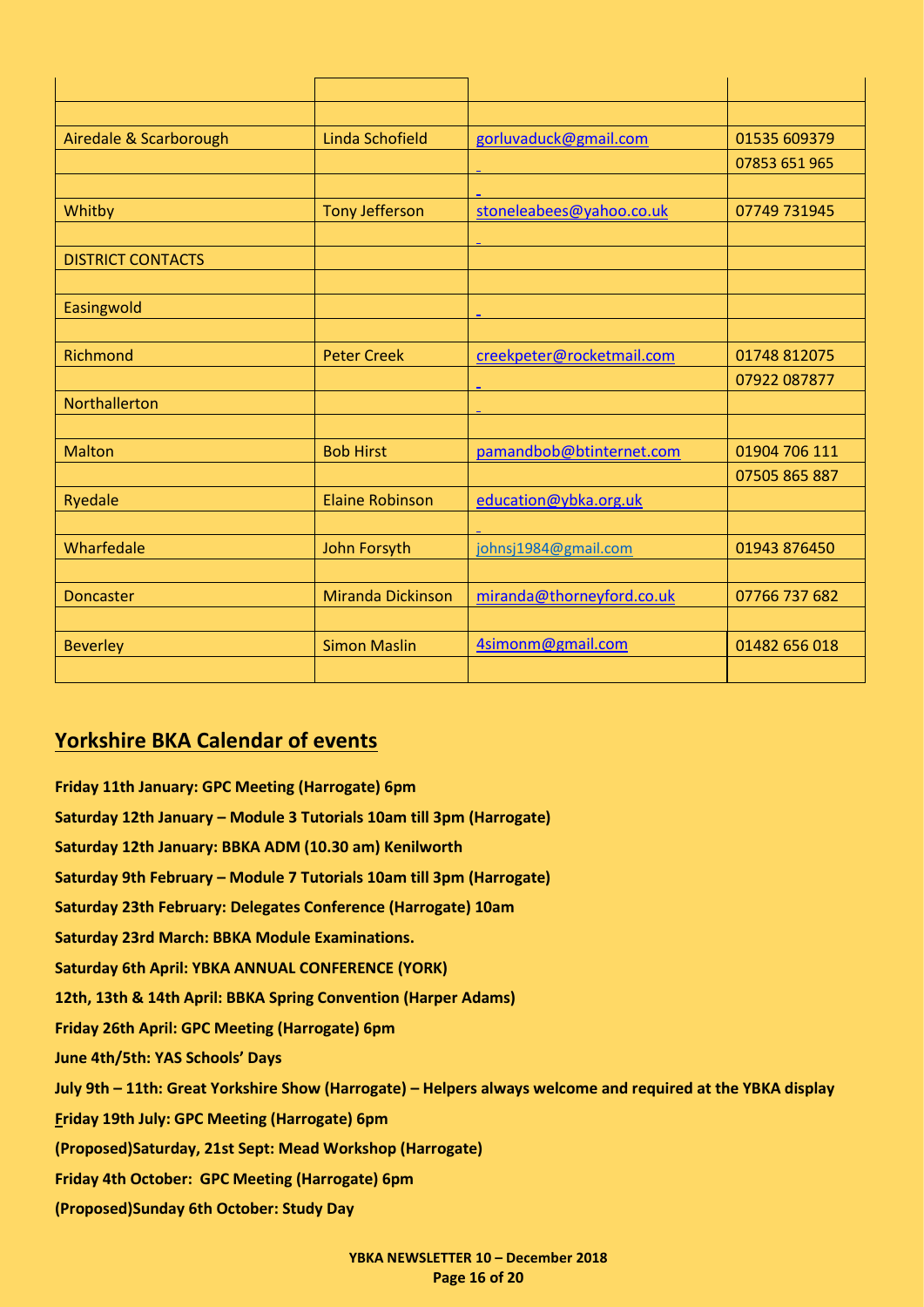**October 19th/20th: Countryside Live & YBKA Honey Show (Harrogate) October 24th – 26th: National Honey Show (Proposed)Saturday 2nd November: Study Day Friday 8th November: GPC Meeting (Harrogate) 6pm (Proposed)Saturday 9th November: Module Exams (Harrogate) Saturday 30th November: AGM 10am (Harrogate) (Proposed)Saturday, 7th December: Study Day.**

#### <span id="page-16-0"></span>**BBKA Forum**

The BBKA have a new online forum. This is the web address. Pop along, sign up and say hello.

[www.bbkaforum.co.uk](http://www.bbkaforum.co.uk/)

#### <span id="page-16-1"></span>**Classified Adverts**

Do you have anything for sale, if so please emai[l newsletter@ybka.org.uk](mailto:newsletter@ybka.org.uk) the editor for a free private sales listing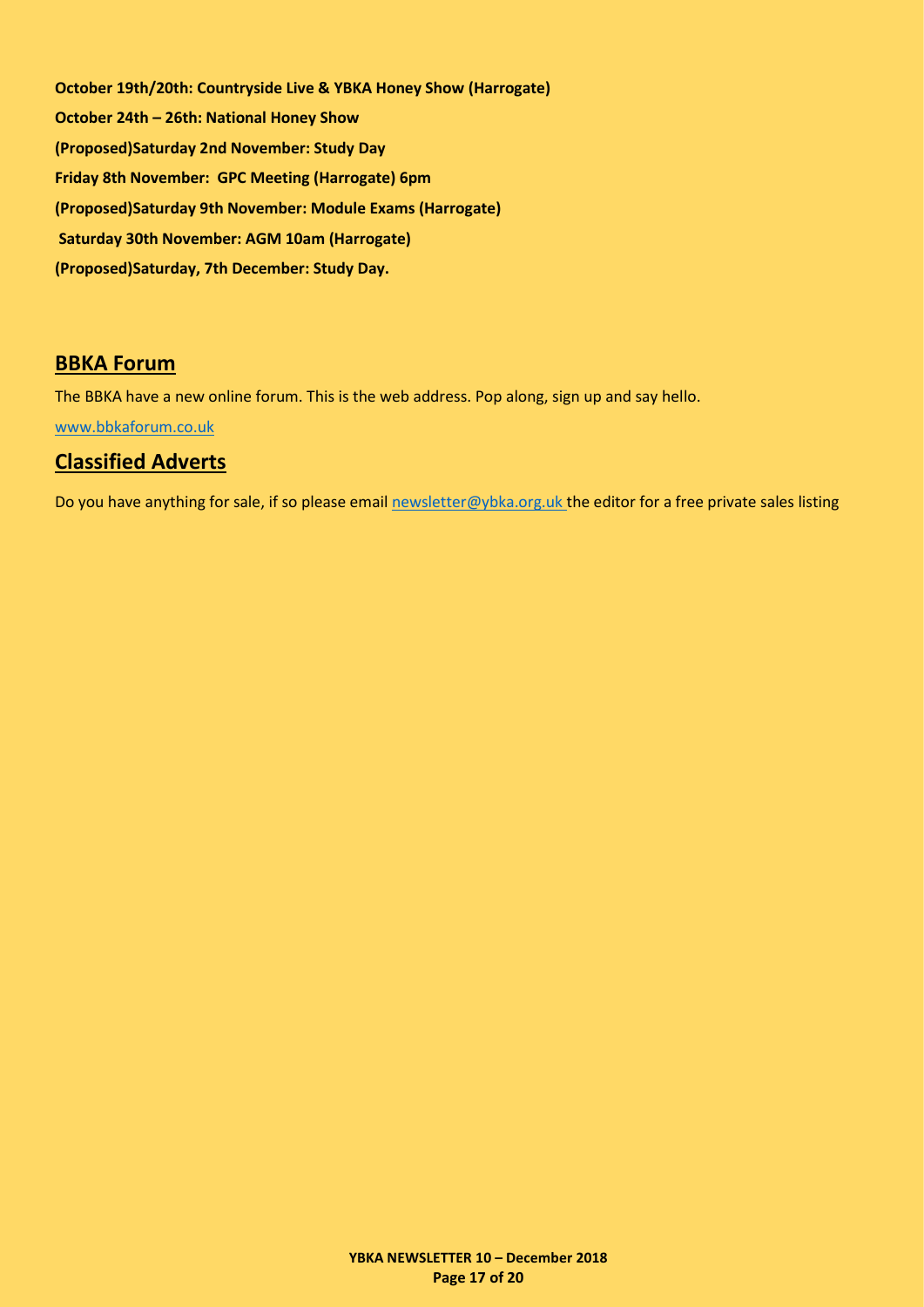## <span id="page-17-0"></span>YBKA CONFERENCE 2019 "A Taste of Honey"

Saturday, 6th April 2019 (8.30am to 4pm) at the Manor Academy, York (YO26 6PA)

- 08.30 9.15 Registration and refreshments
- 9.15 09.30 Welcome and Introduction
- 09.30 09.45 Tony Jefferson, Jim & Geoff Pearson, Dave Shannon and Chris Coulson will explain how, why and when they will be running their workshops and drop-in clinics throughout the day.
- 09.45 10.30 Dr. Nicola Kay Simcock Food for thought, the honeybee as a model animal for the study of physiology  $\ddotsc$
- 10.30 11.00 Coffee Break
- 11.00 11.45 Peter Lewis The sensory analysis of honey
- 11.45 12.30 Tom Aspinall **Bumblebees and their ecology**
- 12.30 13.45 LUNCH
- 13.45 15.15 Workshops and Discussion Groups:

Preparing bees for the heather..........................Tony Jefferson

Preparing honey exhibits for the Show.............Dave Shannon

Steam Wax extraction............Chris Coulson

Selection of Breeding stock...............Jim Pearson

Skep-making (Geoff Pearson) and Asian Hornet trap construction

- 15.15 15.30 Comfort Break
- 15.30 16.00 Beekeepers question time.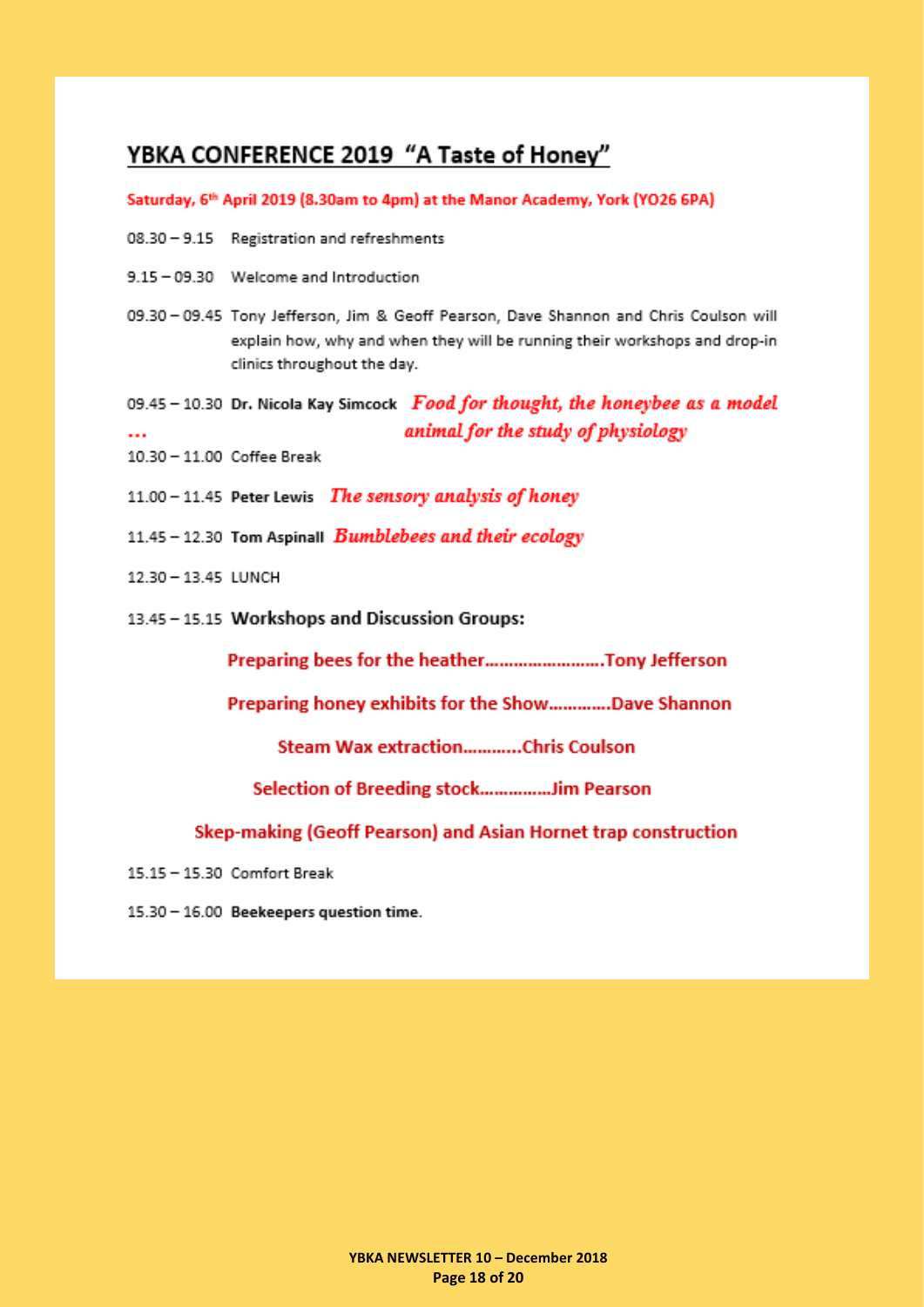# **WORKSHOPS**

**1.45 – 2.30**

- **1A Tony Jefferson: Preparing the Bees for the Heather. Main Hall**
- **2A Jim Pearson**: **Can I improve my bees by selective breeding? Balcony.**
- **3A Dave Shannon**: **Preparing Honey exhibits for Showing**. **Performing Arts Studio.**
- **4A Chris Coulson. Reclaiming Bees Wax**. **Activity Studio**

#### **2.30 – 3.15**

- **1B Tony Jefferson: Preparing the Bees for the Heather. Main Hall**
- **2B Jim Pearson**: **Can I improve my bees by selective breeding? Balcony.**
- **3B Dave Shannon**: **Preparing Honey exhibits for Showing**. **Performing Arts Studio.**
- **4B Chris Coulson. Reclaiming Bees Wax**. **Activity Studio**
- **There will be on-going demonstrations and practical guidance on Skepmaking (Geoff Pearson) and Asian Hornet trap construction (members of the committee and NBU) in the main concourse throughout the day.**

| $1.45 - 2.30$                                | $2.30 - 3.15$                             |
|----------------------------------------------|-------------------------------------------|
| Tony Jefferson(Session A): Main Hall[1A]     | Tony Jefferson(Session B): Main Hall [1B] |
| <b>Jim Pearson (Session A): Balcony [2A]</b> | Jim Pearson (Session B): Balcony [2B]     |
| Dave Shannon (Session A): Studio [3A]        | Dave Shannon (Session B): Studio [3B]     |
| Chris Coulson (Session A): Activity [4A]     | Chris Coulson (Session B): Activity [4B]  |

*Please note that delegates will this year be able to book the workshops they wish to attend in advance but these will be allocated on a first-come-first-served basis so early booking is advised. Delegates should choose a reserve workshop for each session.*

#### *Workshop Notes*

**Tony Jefferson**. Tony has many years of experience keeping bees in the Whitby area. He has always specialised in the production of Heather Honey being surrounded by the moors over on the East coast. Year on year he produces tons of honey which is always in very high demand. Tony has written several books on this topic and regularly wins prestigious competitions with this high-quality honey and has recently qualified as a Senior Honey Show Judge. This is a workshop not to be missed and all beekeepers are sure to pick up numerous valuable tips which will help improve their honey production.

**Dave Shannon**. Dave is an extremely experienced beekeeper (Doncaster BKA) who has excelled in the art of producing honey products to the highest possible standards. He has held the role of Chief Honey Steward for the YBKA for many years and is a fully qualified Chief Honey Judge officiating in the various Honey Shows throughout the year. If you are keen to hear the strategy you need to adopt to stand a chance of getting the top accolades and the tips from one of the top judges in the country then you won't be disappointed.

**Jim Pearson**. Jim is an experienced bee-man and a master beekeeper. He has dedicated a great deal of time to the art of improving his bees (he claims to be in search of the 'perfect bee') and does this by precise selective breeding. His aim is to help other beekeepers breed good-natured and productive colonies and he will go in to minute detail looking at all the pros and cons. This is a practical workshop which will benefit all beekeepers.

**Chris Coulson**. For over 40 years Chris has been a 'DIY beekeeper' and has written and talked extensively on the subject and has recently made a couple of videos on DIY techniques. Initially, he confesses, the DIY angle was for economic reasons but then environmental ones took over. He now uses as much reclaimed and recyclable material as possible, ranging from food tins to church pews and cooker parts to old pans! He has made his own foundation since he started beekeeping, hence his interest in reclaiming and recycling bees wax. His session will deal with these matters and he'll discuss the methods he has adopted, some successful others not! He has recently built a steam wax extractor which needs more thought. Over the years he has tried to improve his wax recycling but considers this an ongoing process. Feel free to bring your ideas and comments to the workshop.

**Geoff Pearson**. Geoff needs very little introduction. He is well known for his humour and his relaxed style and this workshop, which demonstrates the skills needed to make your own skeps, gives further insight in to other uses the skill of basket weaving can bring to assist the beekeeper.